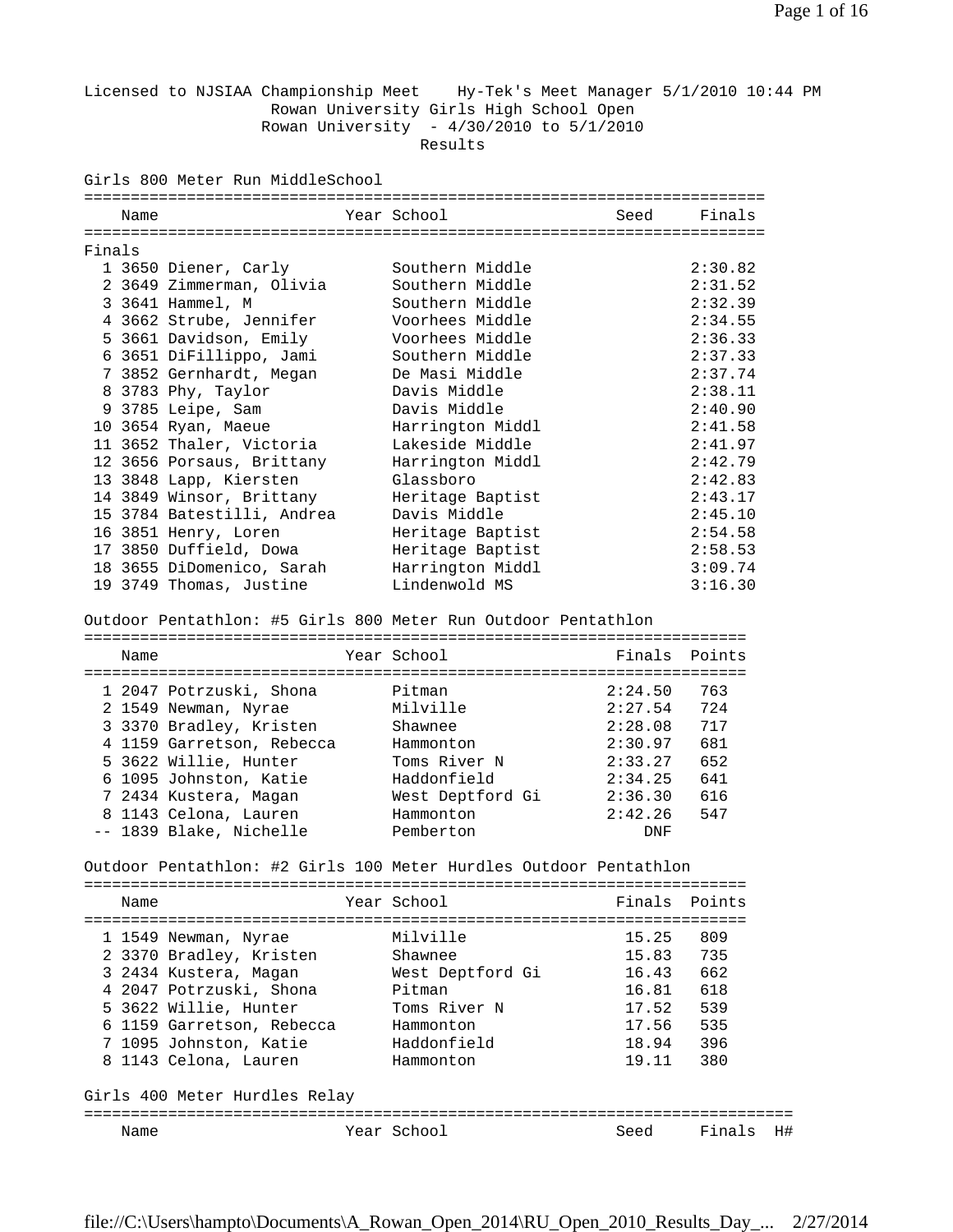| 1 3490 Thompson, Jamie         | South Brunswick      | 1:05.90    | 8               |
|--------------------------------|----------------------|------------|-----------------|
| 2 1533 Davis, Myangel          | Milville             | 1:08.53    | 6               |
| 3 2737 Monahan, Chelsea        | Cherry Hill West     | 1:09.18    | 4               |
| 4 3824 Price, Alison           | Teaneck              | 1:09.20    | 8               |
| 5 3590 Oliver, Taylor          | Toms River N         | 1:09.58    | $7\phantom{.0}$ |
|                                |                      |            | 5               |
| 6 624 Hall, Amanda             | Clayton              | 1:09.73    |                 |
| 7 3427 Calderone, Laura        | South Brunswick      | 1:09.92    | $\,8\,$         |
| 8 3797 Barker, Ashley          | Teaneck              | 1:10.36    | $\,8\,$         |
| 9 3554 Diawara, Kadidiatou     | Toms River N         | 1:10.79    | $\overline{7}$  |
| 10 3453 Madden, Kyra           | South Brunswick      | 1:11.00    | $\,8\,$         |
| 11 122 McGrath, Alexa          | Bishop Eustace       | 1:11.52    | $\sqrt{ }$      |
| 12 112 Kinkler, Grace          | Bishop Eustace       | 1:11.74    | $\sqrt{ }$      |
| 13 1526 Barber, Janeese        | Milville             | 1:11.95    | $\epsilon$      |
| 14 1079 Blaber, Olivia         | Haddonfield          | 1:12.04    | $\epsilon$      |
| 15 465 McKeage, Courtney       | Cherokee             | 1:12.27    | $\bf 4$         |
| 16 620 Brown, Jewel            | Clayton              | 1:12.58    | 5               |
| 17 98 DiBari, Kathleen         | Bishop Eustace       | 1:12.65    | $\sqrt{ }$      |
|                                |                      |            | $\overline{7}$  |
| 18 3608 Scran, Megan           | Toms River N         | 1:12.75    |                 |
| 19 1678 Diaz, Jany             | Oakcrest HS          | 1:12.90    | $\mathfrak{Z}$  |
| 20 1535 Ellis, Aaliyah         | Milville             | 1:13.73    | 6               |
| 21 1675 Bishop, Veronica       | Oakcrest HS          | 1:13.79    | $\mathbf{3}$    |
| 22 418 Bennett, Claire         | Cherokee             | 1:14.02    | $\overline{4}$  |
| 23 174 Hazlett, Melanie        | Bordentown           | 1:14.14    | 5               |
| 24 2246 Schules, Dana          | Triton               | 1:14.16    | $\mathbf{3}$    |
| 25 3118 Alexander, Mackenzi    | Rancocas             | 1:14.56    | $\overline{a}$  |
| 26 3816 Ijaduola, Ariel        | Teaneck              | 1:14.84    | $\,8\,$         |
| 27 1699 Williams, Erica        | Oakcrest HS          | 1:15.10    | $\mathbf{3}$    |
| 28 2251 Thompson, Jasmine      | Triton               | 1:15.56    | $\mathbf{3}$    |
| 29 2224 Dolhansky, Emily       | Triton               | 1:15.96    | $\mathsf 3$     |
| 30 173 Hazlett, Lauren         | Bordentown           | 1:16.47    | 5               |
|                                |                      |            | $\epsilon$      |
| 31 1115 Nugent, Allie          | Haddonfield          | 1:16.79    |                 |
| 32 470 Palkovicz, Rebecca      | Cherokee             | 1:16.88    | $\overline{4}$  |
| 33 3155 Kraft, Kayla           | Rancocas             | 1:17.07    | $\overline{a}$  |
| 33 926 Keller, Gretel          | Glassboro            | 1:17.07    | $\overline{a}$  |
| 35 1085 Fenton, Taylor         | Haddonfield          | 1:17.77    | $\epsilon$      |
| 36 2716 Creek, Gina            | Cherry Hill West     | 1:18.24    | $\sqrt{4}$      |
| 37 2069 Hemingway, Danetia     | Riverside            | 1:19.31    | $\mathbf{1}$    |
| 38 181 Meszaros, Emily         | Bordentown           | 1:19.32    | 5               |
| 39 930 Longley, Steph          | Glassboro            | 1:19.87    | $\overline{a}$  |
| 40 2749 Zapfe, Emmalisa        | Cherry Hill West     | 1:20.29    | 4               |
| 41 905 Adamson, Brianna        | Glassboro            | 1:20.34    | 2               |
| 42 637 Schober, Noel           | Clayton              | 1:22.66    | 5               |
| 43 3144 Hannigan, Kathleen     | Rancocas             | 1:23.32    | $\overline{2}$  |
|                                | Riverside            | 1:25.41    | $\mathbf 1$     |
| 44 2070 Hemingway, Venetia     |                      |            |                 |
| 45 2085 Rossi, Shannon         | Riverside            | 1:29.42    | 1               |
|                                |                      |            |                 |
| Girls 4x100 Meter Relay        |                      |            |                 |
|                                |                      |            |                 |
| School                         | Seed                 | Prelims    | H#              |
|                                |                      |            |                 |
| Preliminaries                  |                      |            |                 |
| 1 South Brunswick              |                      | $48.50q$ 4 |                 |
| 1) Dardani, Melissa            | 2) Browne, Mariah    |            |                 |
| 3) Osley, Alicia               | 4) Johnson, Rachel   |            |                 |
| 2 Toms River High School North |                      | 49.52q     | $\overline{4}$  |
| 1) Cospito, Alexa              | 2) Scran, Megan      |            |                 |
| 3) Paret, Christina            | 4) O'Halloran, Karah |            |                 |
| 3 Winslow Township High School |                      | $49.68q$ 4 |                 |
| 1) McGrath, Brianna            | 2) Woods, Ciana      |            |                 |
|                                |                      |            |                 |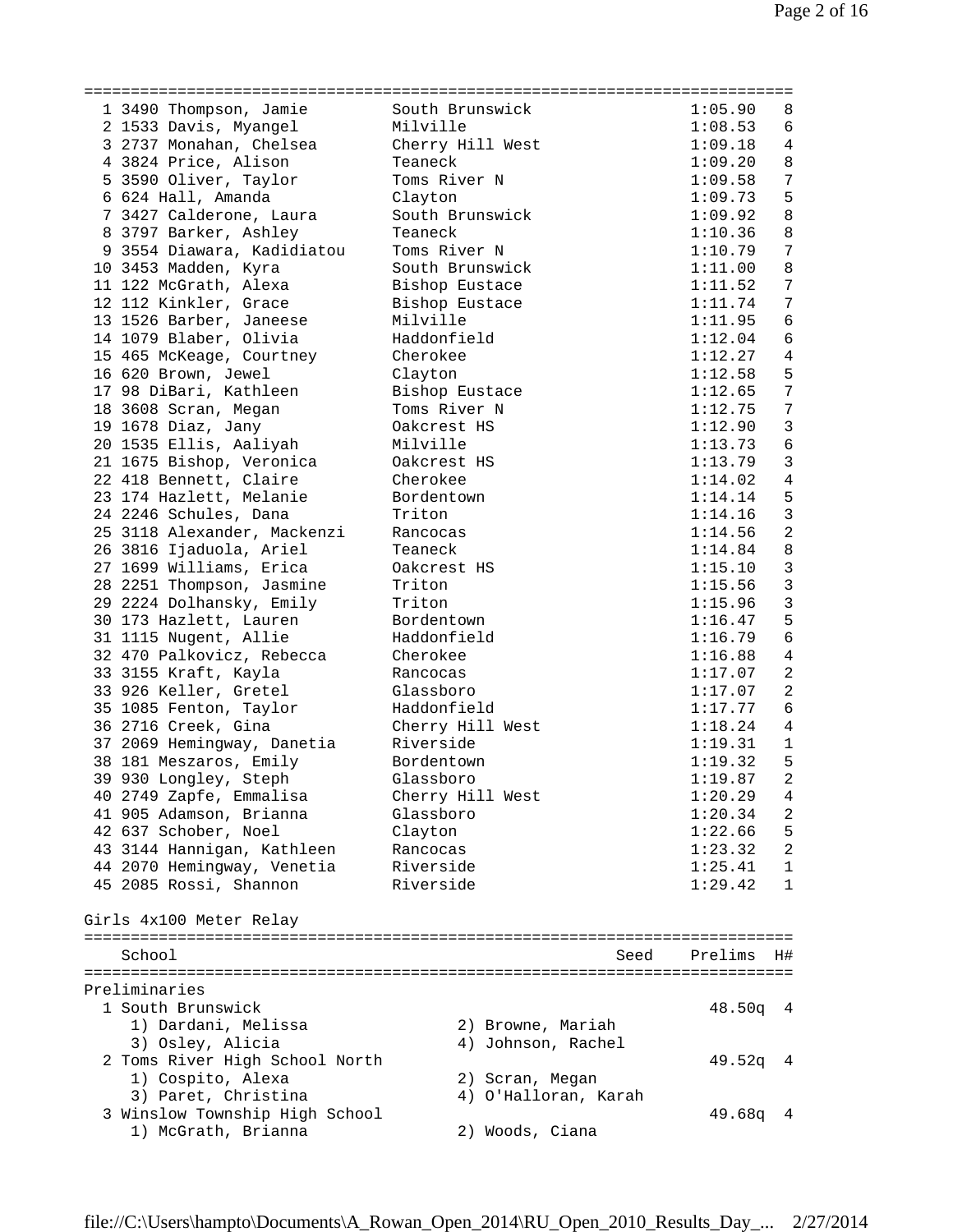|        | 3) McClain, Brittany                 | 4) McNeil, Steyce      |            |                |
|--------|--------------------------------------|------------------------|------------|----------------|
|        | 4 Willingboro High School            |                        | 49.78q 4   |                |
|        | 1) Arientyl, Vanessa                 | 2) Exum, Joneah        |            |                |
|        | 3) Goode, Asja                       | 4) Mutazz, Tiye Saran  |            |                |
|        | 5 Haddon Heights High School         |                        | $50.11q$ 3 |                |
|        | 1) Butler, Denise                    | 2) Carr, Dazmonique    |            |                |
|        | 3) Riley, Phenaysza                  | 4) Adams, Helaina      |            |                |
|        |                                      |                        |            |                |
|        | 6 Teaneck High School                |                        | 50.16q     | $\overline{4}$ |
|        | 1) Mills, Tiffany                    | 2) Taylor, Kahlia      |            |                |
|        | 3) Wizzard, Shanea                   | 4) Ferrel, Janay       |            |                |
|        | 7 Bishop Eustace Prep                |                        | 50.18q     | $\overline{4}$ |
|        | 1) Stoffel, Jessica                  | 2) Ardire, Julianna    |            |                |
|        | 3) Silva, Paige                      | 4) Damato, Kelsey      |            |                |
|        | 8 Highland Regional                  |                        | 50.37q     | 3              |
|        | 1) Johnson, Lea                      | 2) Donovan, Shadiquah  |            |                |
|        | 3) Stephens, Dominique               | 4) Middleton, Carnesha |            |                |
|        | 9 Lenape                             |                        | 50.43      | 3              |
|        | 10 Woodbury High School              |                        | 50.48      | $\overline{4}$ |
|        | 11 Delsea Regional High Scho         |                        | 50.49      | $\mathfrak{Z}$ |
|        | 12 Monsignor Donovan High School     |                        | 50.69      | $\mathbf{3}$   |
|        | 13 Burlington Township Track         |                        | 50.85      | $\mathbf{3}$   |
|        | 14 Washington Twp.                   |                        | 51.75      | $\mathbf{3}$   |
|        | 15 Cherokee HS                       |                        | 52.19      | $\sqrt{2}$     |
|        | 16 Rancocas Valley Regional HS       |                        | 52.78      | $\overline{4}$ |
|        |                                      |                        | 52.82      | $\mathbf 1$    |
|        | 17 Glassboro High School             |                        |            |                |
|        | 18 Vineland High School 4421         |                        | 53.36      | $\mathfrak{Z}$ |
|        | 19 Clayton                           |                        | 53.77      | $\sqrt{2}$     |
|        | 20 Woodrow Wilson HighSchool         |                        | 54.09      | $\overline{c}$ |
|        | 21 Cherry Hill West                  |                        | 54.11      | $\overline{c}$ |
|        | 22 Ocean City HS                     |                        | 54.18      | $\sqrt{2}$     |
|        | 23 Woodstown High School             |                        | 54.24      | $\sqrt{2}$     |
|        | 24 Paul Vi-Haddonfield               |                        | 54.65      | $\sqrt{2}$     |
|        | 25 Shawnee High School Girls Trac    |                        | 54.67      | $\mathbf{1}$   |
|        | 26 Haddonfield Memorial High Scho    |                        | 55.34      | $\mathbf{1}$   |
|        | 27 Bridgeton High School             |                        | 56.00      | 1              |
|        | 28 Hammonton High School             |                        | 57.41      | $\mathbf 1$    |
|        | 29 Sacred Heart Track and Field      |                        | 1:00.46    | $\mathbf{1}$   |
|        |                                      |                        |            |                |
|        | Girls 4x100 Meter Relay MiddleSchool |                        |            |                |
|        |                                      |                        |            |                |
|        | School                               | Seed                   | Finals     |                |
|        |                                      |                        |            |                |
| Finals |                                      |                        |            |                |
|        | 1 Winslow MS                         |                        | 50.60      |                |
|        | 1) Cross, Deann                      | 2) Tuten, Ameenah      |            |                |
|        | 3) Woods, Cidea                      | 4) Robinson, Torie     |            |                |
|        | 2 Pittsgrove MS                      |                        | 52.91      |                |
|        |                                      |                        |            |                |
|        | 1) Ismail, Taylor                    | 2) Long, Devon         |            |                |
|        | 3) Koomson, Josie                    | 4) Ismail, Crera       |            |                |
|        | 3 Southern Middle                    |                        | 52.93      |                |
|        | 1) Decker, B                         | 2) Hammel, M           |            |                |
|        | 3) Ritchie, J                        | 4) Angellella, B       |            |                |
|        | 4 Davis Middle                       |                        | 54.53      |                |
|        | 1) Day, Logan                        | 2) Dennis, Seiriah     |            |                |
|        | 3) Gorka, Veronica                   | 4) Johnson, Caela      |            |                |
|        | 5 Davis Middle<br>'B'                |                        | 55.50      |                |
|        | 1) Mancella, Cassie                  | 2) Goetz, Devon        |            |                |
|        | 3) Lindsay, Jessica                  | 4) Slocum, Alyiah      |            |                |

6 Southern Middle 'B' 56.51

7 De Masi Middle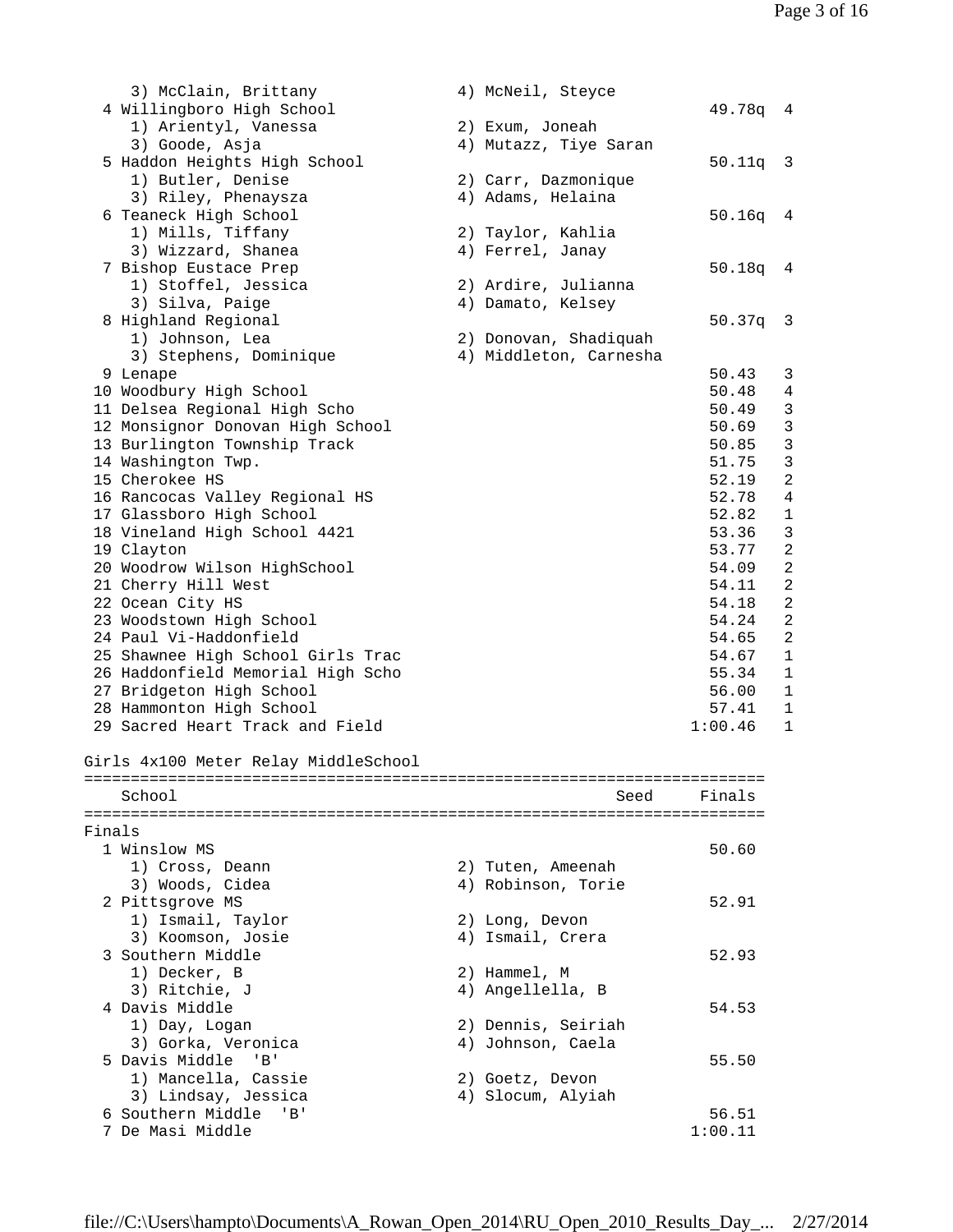Girls 4x100 Meter Relay ========================================================================= School **Prelims** Finals ========================================================================= 1 South Brunswick 48.50 48.46 2 Teaneck High School 50.16 49.27 3 Willingboro High School 4 Winslow Township High School 5 Toms River High School North 6 Highland Regional 50.37 50.19 7 Haddon Heights High School 8 Bishop Eustace Prep 60.24 Girls 4x200 Meter Relay ============================================================================ School Seed Finals H# ============================================================================ 1 Bishop Eustace Prep 1:45.17 5<br>1) Stoffel, Jessica 2) Ardire, Julianna 1) Stoffel, Jessica 2) Ardire, Julianna 3) Silva, Paige  $4)$  Damato, Kelsey 2 Lindenwold High School 1:45.25 5 1) Lloyd, Andreya 2) Rivera, Marielena 3) Crawford, Tiana 4) Sinclair, Brittany 3 Monsignor Donovan High School (1:45.58 5)<br>1:45.58 5 (1:45.58 5) 1:45.58 1:45.58 (2) Fichtner, Sarah 1) Maguire, Jessica 2) Fichtner, Sarah 3) Osbourne, Andrea 4) Harrison, Alexis 4 Delsea Regional High Scho 1:45.82 4 1) Woodards, Ashley 2) McDuffie, Dominique 4) Crofton, Brianna 5 Southern Regional 1:45.92 4<br>1) Hammel, Mikaela 1:45.92 4 1) Hammel, Mikaela 2) Jennings, Taylor 3) Ohlson, Dana 4) Rodriguez, Samantha 6 Bridgeton High School 1:46.39 4 1) Childers, Javon 2) Foley, Brianna 3) Smith, Chanele 4) Bunting, Danielle 7 Toms River High School North 1:46.39 5 1) Schroen, Erica 2) Paret, Christina 3) Cospito, Alexa 4) O'Halloran, Karah 8 Winslow Township High School 1:46.40 5 1) McNeil, Steyce 2) McGrath, Brianna 3) Ducille, Chardae 4) McClain, Brittany 9 Haddon Heights High School 1:47.09 5 1) Butler, Denise 2) Carr, Dazmonique 3) Riley, Phenaysza (4) Adams, Helaina 10 Rancocas Valley Regional HS 1:47.16 5 1) Pierce, Sydnee 2) Morera, Ashley 3) Williams, Dominique 4) Gordon, Morgan 11 Millville High School 1:47.58 4 1) Handy, Vivian 2) Barber, Janeese 3) Nock, Courtney (4) Ford, Javona 12 Haddonfield Memorial High Scho<br>1) Johnston, Megan (2) Schafer, Becky<br>2) Schafer, Becky 1) Johnston, Megan 2) Schafer, Becky 3) Carson, Emily 19 (4) McElroy, Meg 13 Ocean City HS 1:49.44 4 1) Jernee, Jackie 2) Greene, Shannon 3) Babore, Francesca 4) Davis, Kendell 14 South Brunswick 1:49.57 5

8 De Masi Middle 'B' 1:01.99

1) Madden, Kyra 2) Riggins, Shadae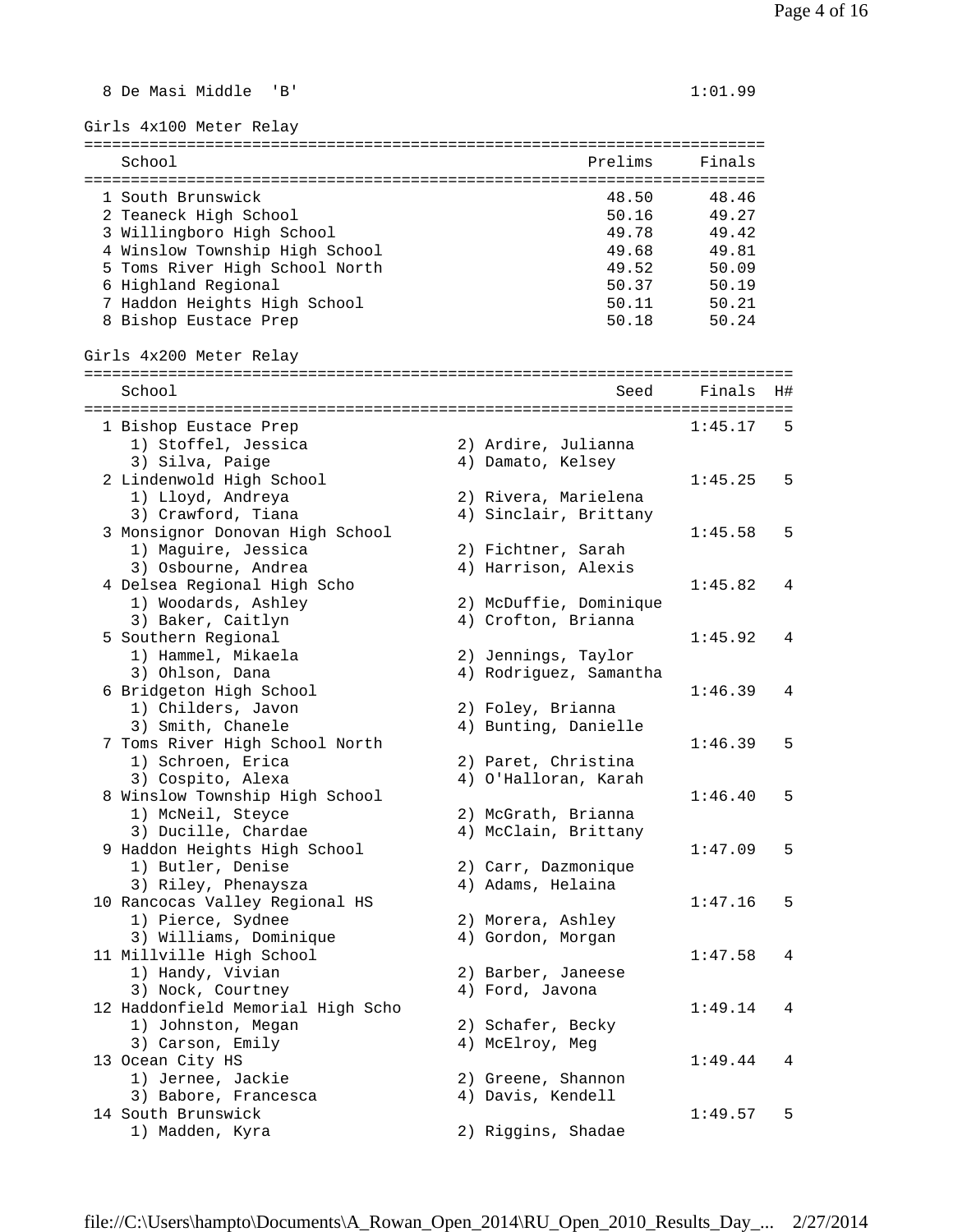3) Thompson, Jenna 15 Willingboro High School 1) Exum, Joneah 3) Seger, Chase 16 Vineland High School 4421 1) Fonville, Mariah 3) Isekengbe, Antonette 17 Camden High School 1) Taylor, Taylor 3) Walls, Charwayne 18 Woodrow Wilson HighSchool 1) Redd, Nadajia 3) Wyatt, Kaila 19 Woodstown High School 1) Anderson, Maxine 3) Stanford, Latoya 20 Cherokee HS 1) Green, Alicia 3) Amariti, Julia 21 Shawnee High School Girls Trac 1) Metzgar, Rachel 3) Houck, Jamie 22 Oakcrest HS 1) Diaz, Jany 3) McMunn, Lauren 23 Triton Regional High School 1) Thompson, Jasmine 3) Belko, Maureen 24 Glassboro 1) Jenkins, Gladys 3) Palmer, Diara 25 Lenape 1) Jelks, Kiara 3) Gallagher, Ally 26 West Deptford Girls Track 1) Bundy, Tarryn 3) Lathan, Janaya 27 Washington Twp. 1) Roberts, Miranda 3) Manns, Brianna 28 Clayton 1) Schober, Noel 3) Durham, Morgan 29 Highland Regional 1) Stephens, Dominique 30 Sterling Girls Track 1) Hendricks, Jasmine 3) Williams, Kayla 31 Bordentown Regional 1) Alm, Rachel 3) Peppler, Madison 32 Paul Vi-Haddonfield 1) Britt, Savannah 3) Donegan, Colleen 33 Hammonton High School 1) Chiu, Crystal 3) DeMarco, Olivia

|          | 4) Plummer, Kylie                            |         |   |
|----------|----------------------------------------------|---------|---|
|          |                                              | 1:49.61 | 4 |
| 2)<br>4) | Mutazz, Nazirah<br>Davidson, Chantelle       | 1:49.77 |   |
|          | 2) Johnson, Swajai<br>4) Kerr, Carlisse      |         | 3 |
|          | 2) Randall, Shakeria                         | 1:51.98 | 1 |
|          | 4) Miller, Aris                              | 1:52.17 | 3 |
|          | 2) Lindsey, Keyonia<br>4) Johnson, Kepreecia | 1:52.57 | 3 |
|          | 2) Bitter, Julie<br>4) Thompson, Chazzmen    |         |   |
|          | 2) Sloan, Devon<br>4) DiGeambeardino, Mia    | 1:52.77 | 2 |
|          | 2) Coursen, Emily                            | 1:53.28 | 2 |
|          | 4) Soorikian, Angela                         | 1:53.30 | 2 |
|          | 2) Williams, Erica<br>4) Bishop, Veronica    |         |   |
|          | 2) Schules, Dana<br>4) Bullock, Deja         | 1:53.63 | 3 |
|          | 2) Pole, Tiana                               | 1:54.12 | 2 |
|          | 4) Miller, Sabrie                            | 1:54.30 | 3 |
| 2)<br>4) | Roberts, Cynthia<br>Delph, Carmen            | 1:54.54 | 2 |
|          | 2) Steffney, Katie<br>4) Boegly, Lauren      |         |   |
|          | 2) D'Alessandro, Kristen                     | 1:54.56 | 4 |
|          | 4) Dipietro, Gianna                          | 1:54.66 | 3 |
|          | 2) Williams, Stephanie<br>4) Brown, Jewel    | 1:55.32 | 3 |
|          | 2) Jones, Naomi                              | 1:55.33 | 3 |
|          | 2) Williams, Michelle<br>4) Vann, Mikela     |         |   |
|          | 2) Shultz, Sarah<br>4) Yanucil, Kelly        | 1:58.59 | 1 |
|          | 2) Caruso, Allison                           | 1:59.57 | 1 |
|          | 4) Speller, Kimesha                          | 2:03.86 | 1 |
|          | 2) Olsen, Andrea<br>4) Garretson, Jessica    |         |   |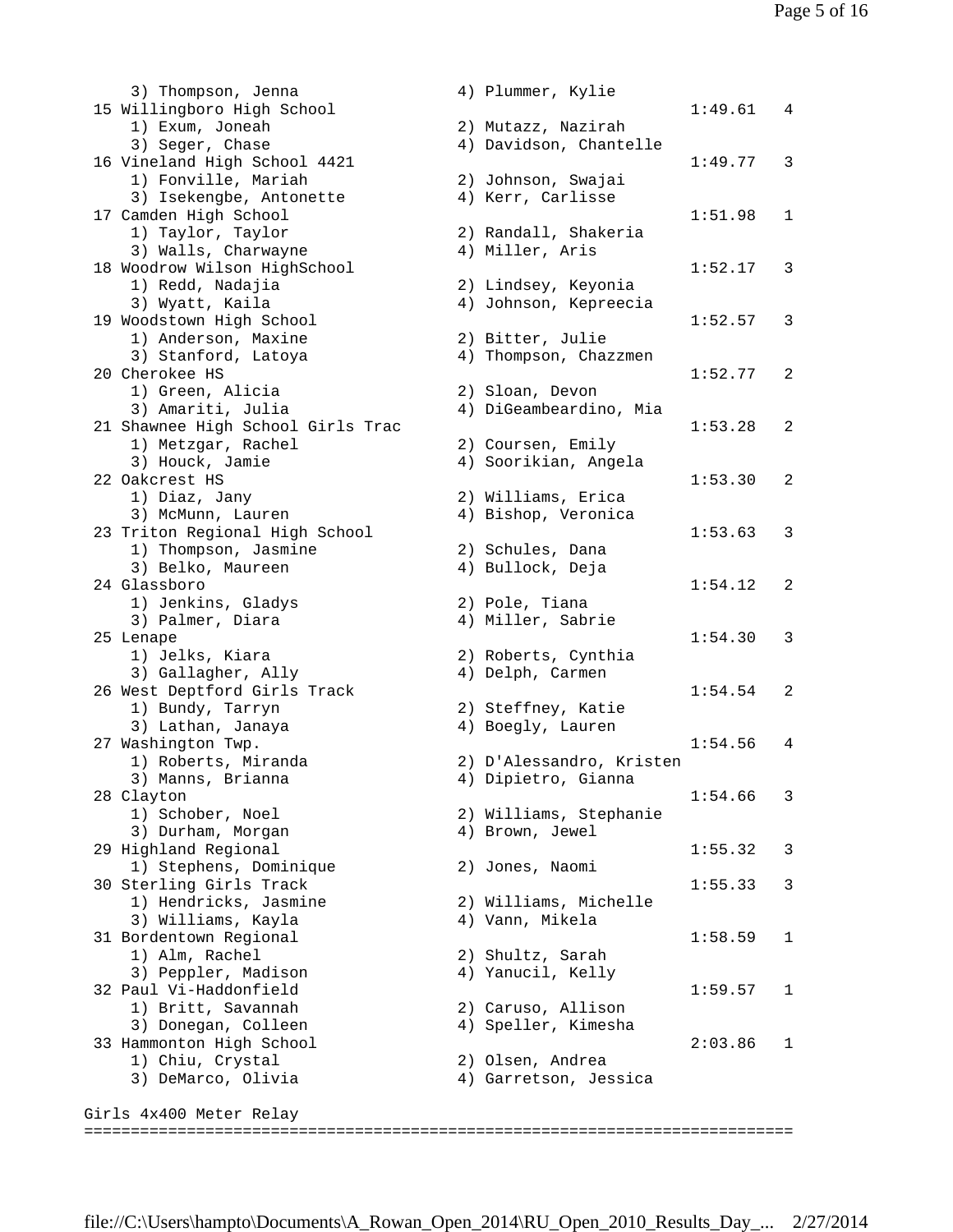| School                         | Seed                    | Finals  | H# |
|--------------------------------|-------------------------|---------|----|
| 1 Camden High School           |                         | 3:56.65 | 2  |
| 1) Haines, Jamira              | 2) Mickey, Terista      |         |    |
| 3) Jackson, Charnita           | 4) Clark, Eleanor       |         |    |
| 2 South Brunswick              |                         | 4:02.08 | 2  |
| 1) Baker, Janae                | 2) Ginez, Sophia        |         |    |
| 3) Del Piano, Cayla            | 4) Osley, Alicia        |         |    |
| 3 Clearview                    |                         | 4:07.88 | 2  |
| 4 Toms River High School North |                         | 4:08.64 | 2  |
| 1) Mathis, Andrea              | 2) Potter, Lisa         |         |    |
| 3) Scran, Megan                | 4) Diawara, Kadidiatou  |         |    |
| 5 Delsea Regional High Scho    |                         | 4:09.03 | 2  |
| 1) Casselle, Kristen           | 2) Woodards, Ashley     |         |    |
| 3) Baker, Caitlyn              | 4) Crofton, Brianna     |         |    |
| 6 Bishop Eustace Prep          |                         | 4:10.45 | 1  |
| 1) Stoffel, Jessica            | 2) Pellegrino, Marlena  |         |    |
| 3) Aguiar, Nicole              | 4) Damato, Kelsey       |         |    |
| 7 Ocean City HS                |                         | 4:17.18 | 1  |
| 1) Piergross, Samantha         | 2) Greene, Shannon      |         |    |
| 3) Williamson, Kelly           | 4) Babore, Francesca    |         |    |
| 8 Glassboro                    |                         | 4:18.42 | 2  |
| 1) Reardigan, Shannon          | 2) Gadson, Zenee        |         |    |
| 3) Grantham, Nia               | 4) Pendelton, Asia      |         |    |
| 9 Cherokee HS                  |                         | 4:20.79 | 1  |
| 1) Robbie, Sarah               | 2) Amariti, Julia       |         |    |
| 3) Wright, Jess                | 4) Sloan, Devon         |         |    |
| 10 Woodrow Wilson HighSchool   |                         | 4:21.32 | 1  |
| 1) Redd, Nadajia               | 2) Lindsey, Keyonia     |         |    |
| 3) Williams, Alexis            | 4) Johnson, Kepreecia   |         |    |
| 11 Vineland High School 4421   |                         | 4:25.59 | 1  |
| 1) Fonville, Mariah            | 2) Muschette, Najee     |         |    |
| 3) Isekengbe, Antonette        | 4) Jones-Butts, Shannon |         |    |
| 12 Woodstown High School       |                         | 4:25.72 | 1  |
| 1) Anderson, Maxine            | 2) Henderson, Karlee    |         |    |
| 3) Bitter, Julie               | 4) Cook, Heather        |         |    |
|                                |                         |         |    |
| Girls 4x800 Meter Relay        |                         |         |    |
| School                         | Seed                    | Finals  |    |
|                                |                         |         |    |
| 1 South Brunswick              |                         | 9:23.97 |    |
| 1) Del Piano, Cayla            | 2) Samper, Jamielyn     |         |    |
| 3) Spriggs, Joy                | 4) Ginez, Sophia        |         |    |
| 2 Lenape                       |                         | 9:31.87 |    |
| 1) Ocasio, Natalia             | 2) Maynes, Jackie       |         |    |
| 3) Restivo, Amanda             | 4) Orr, Caitlin         |         |    |
| 3 Edison HS                    |                         | 9:36.91 |    |
| 1) Lubonski, Kayla             | 2) Melisurgo, Kara      |         |    |
| 3) Arora, Ginna                | 4) Searcy, Melirah      |         |    |
| 4 Cherokee HS                  |                         | 9:43.24 |    |
| 1) Masoero, Ally               | 2) Charbeneau, Megan    |         |    |
| 3) Lacy, Megan                 | 4) Kulcyk, Emily        |         |    |
| 5 Woodbury High School         |                         | 9:43.67 |    |
| 1) Hill, Tampha                | 2) Gligor, Alexis       |         |    |
| 3) Tiller, Skye                | 4) DiCarlo, Andrea      |         |    |
| 6 Haddon Heights High School   |                         | 9:46.74 |    |
| 1) Tustin, Rebecca             | 2) Shissler, Sara Jane  |         |    |
| 3) Barron, Rebecca             | 4) Quinn, Rachel        |         |    |
| 7 Rancocas Valley Regional HS  |                         | 9:52.57 |    |
|                                |                         |         |    |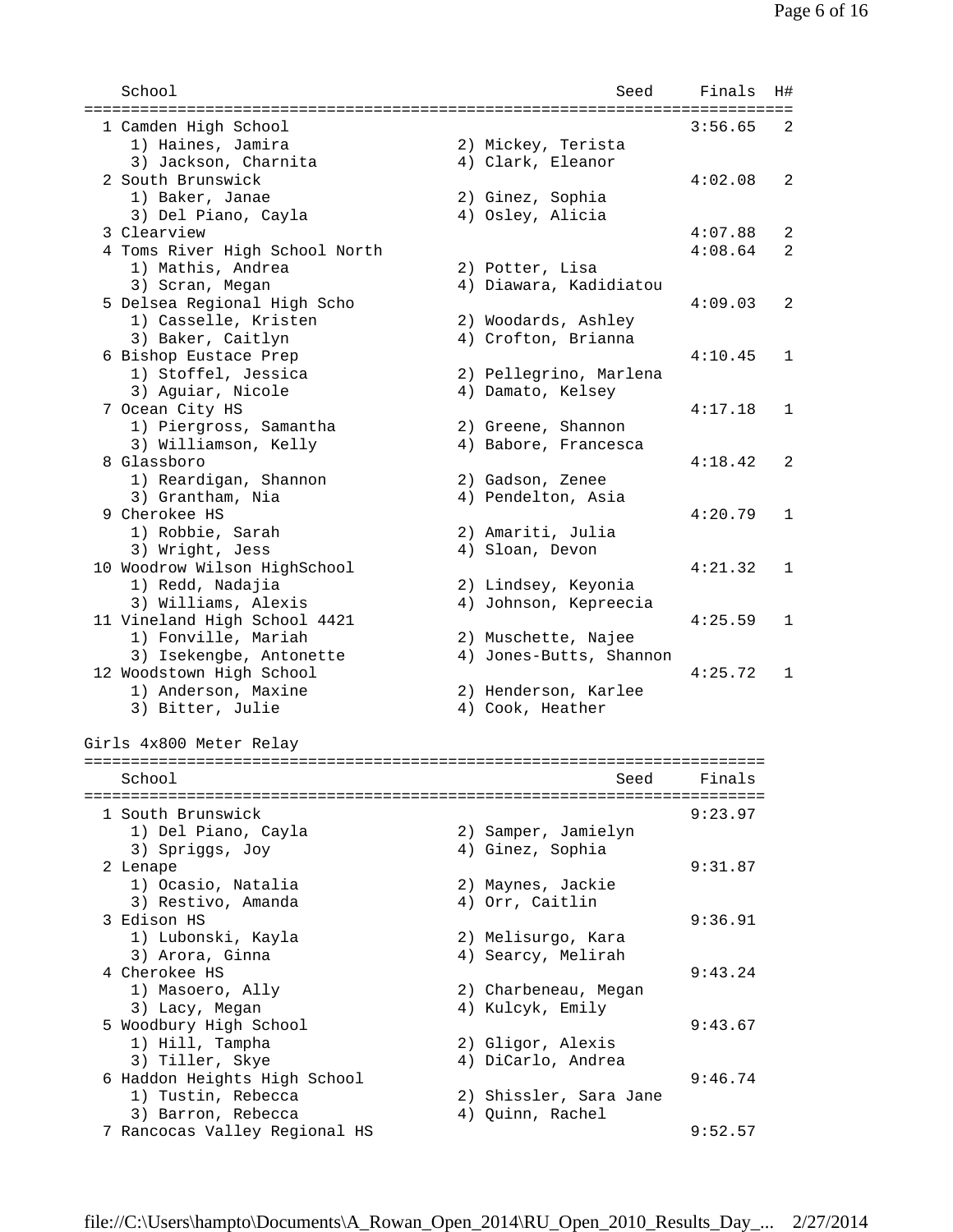| 8 Toms River High School North    | 10:16.49 |
|-----------------------------------|----------|
| 9 Delsea Regional High Scho       | 10:18.59 |
| 10 Shawnee High School Girls Trac | 10:27.55 |
| 11 Washington Twp.                | 10:30.21 |
| 12 Triton Regional High School    | 10:31.00 |
| 13 Millville High School          | 10:46.11 |
| 14 Hammonton High School          | 10:49.06 |
| 15 Haddonfield Memorial High Scho | 10:56.60 |
| 16 Clearview                      | 11:02.24 |
| 17 Highland Regional              | 11:13.12 |
| 18 Bishop Eustace Prep            | 11:33.80 |
| 19 Bordentown Regional            | 12:57.29 |

```
Girls 4x1600 Meter Relay
```

|   | School                           | Seed                 | Finals   |
|---|----------------------------------|----------------------|----------|
|   |                                  |                      |          |
|   | 1 Toms River High School North   |                      | 21:35.55 |
|   | 1) Kotran, Ashley                | 2) Petruski, Johanna |          |
|   | 3) Mathis, Andrea                | 4) Baker, Allison    |          |
|   | 2 Bishop Eustace Prep            |                      | 21:41.30 |
|   | 1) Bischof, Holly                | 2) Kelly, Courtney   |          |
|   | 3) DiPietrantonio, Montana       | 4) Malloy, Kelly     |          |
|   | 3 Triton Regional High School    |                      | 22:38.49 |
|   | 1) Belko, Maureen                | 2) Hudrick, Bridget  |          |
|   | 3) Schules, Dana                 | 4) Warren, Laura     |          |
|   | 4 West Deptford Girls Track      |                      | 22:47.36 |
|   | 1) Stanek, Jessica               | 2) Knoblock, Megan   |          |
|   | 3) Brocco, Talia                 | 4) Budd, Samantha    |          |
|   | 5 Shawnee High School Girls Trac |                      | 22:49.90 |
|   | 1) Piatkowski, Ashley            | 2) Watosn, Abigail   |          |
|   | 3) Canale, Angela                | 4) Niedrach, Kristen |          |
|   | 6 Lenape                         |                      | 23:21.02 |
|   | 1) Stanley, Brooke               | 2) Henry, Meghan     |          |
|   | 3) Campell, Kiersten             | 4) Skolozdra, Ashley |          |
|   | 7 Hammonton High School          |                      | 23:27.95 |
|   | 8 Cherokee HS                    |                      | 23:46.37 |
| 9 | Haddonfield Memorial High Scho   |                      | 23:56.86 |
|   | 10 South Brunswick               |                      | 24:10.52 |
|   | 11 Monsignor Donovan High School |                      | 24:56.02 |
|   | 12 Rancocas Valley Regional HS   |                      | 25:30.85 |
|   | 13 Paul Vi-Haddonfield           |                      | 26:06.21 |

Girls 800 Sprint Medley

| School                     | Seed                | Finals  | H# |
|----------------------------|---------------------|---------|----|
|                            |                     |         |    |
| 1 Southern Regional        |                     | 1:47.96 | 4  |
| 1) Simmons, Meagan         | 2) Jennings, Taylor |         |    |
| 3) Simmons, Michelle       | 4) Cox, Chelsea     |         |    |
| 2 Lenape                   |                     | 1:48.74 | 4  |
| 1) Wilkerson, Shaya        | 2) Hinton, Maya     |         |    |
| 3) Lundquist, Maya         | 4) Thompson, Evann  |         |    |
| 3 South Brunswick          |                     | 1:49.30 | 4  |
| 1) Dardani, Melissa        | 2) Browne, Mariah   |         |    |
| 3) Osley, Alicia           | 4) Baker, Janae     |         |    |
| 4 Timber Creek High School |                     | 1:49.99 | 3  |
| 1) McMichael, Ciara        | 2) Terrell, Alicia  |         |    |
| 3) Williams, Bryanna       | 4) Arnold, Melissa  |         |    |
| 5 Teaneck High School      |                     | 1:50.80 |    |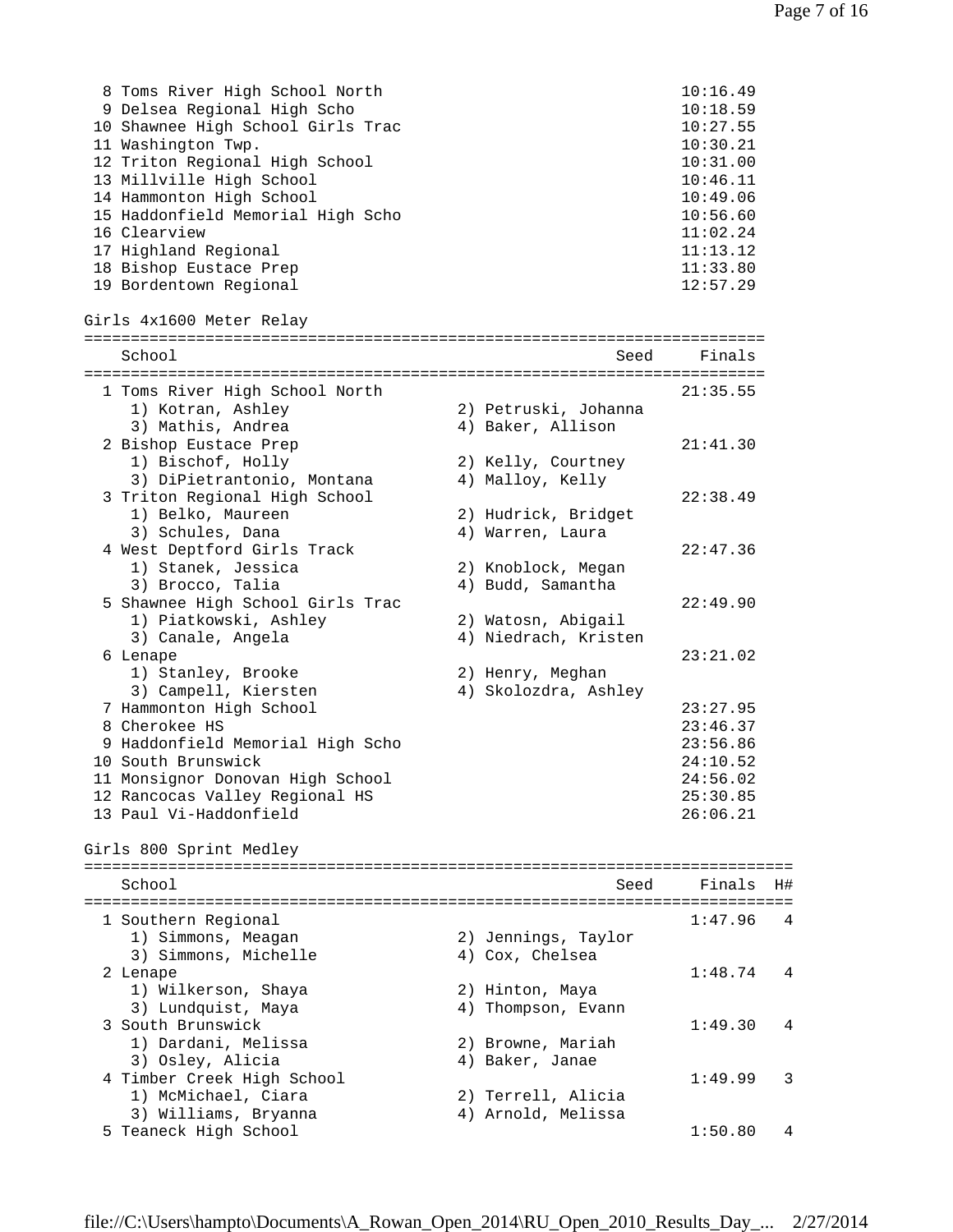1) Mills, Tiffany 2) Taylor, Kahlia 3) Wizzard, Shanea  $\hskip1cm \hskip1cm 4$ ) Ferrel, Janay 6 Bridgeton High School 1:51.04 3 1) Childers, Javon 2) Foley, Brianna 3) Smith, Chanele 4) Bunting, Danielle 7 Woodbury High School 1:51.31 4 1) Tiller, Skye 2) Hill, Tampha 3) Boston, Shamhia 4) DiCarlo, Andrea 8 Camden High School 1:51.61 4 1) Mickey, Terista 2) Jackson, Charnita 3) Clark, Eleanor (4) Jackson, Jamira 9 Monsignor Donovan High School 1:51.88 4 1) Maguire, Jessica 2) Debaro, Jenna 3) Harrison, Alexis 4) Fichtner, Sarah 10 Washington Twp. 1:53.07 3 1) Roberts, Miranda 2) Manns, Brianna 3) Dipietro, Gianna 4) D'Alessandro, Kristen 10 Cherokee HS 1:53.07 3 1) Schneeweis, Shelby 2) Robbie, Sarah 3) Chiarelli, Alexa (4) Mason, Erin 12 Clearview 1:53.45 3 13 Hammonton High School 1:54.12 3 1) Henshaw, Lynnette 2) Hartshorne, Dana 3) Stinger, Rebecca 4) Moultrie, Kyesha 14 Glassboro 1:54.74 2 1) Miller, Sabrie 2) Jenkins, Gladys 3) Grantham, Nia 4) Pendelton, Asia 15 Burlington Township Track 1:55.30 2 1) Anderson, Jayme 2) Glover, Mercedes 3) Wilson, Aisya 4) Collazo, Cristina 16 Holy Cross 1:55.48 2 1) Howard, Colleen 2) Lamplugh, Catherine 3) Kane, Jenna 4) Grogran, Shannon 17 Edison HS 1:55.58 2 1) Weber, Mahra 2) Stejskalova, Kristyna 3) Greer, Emily (4) Appia, Clara 18 Sterling Girls Track 1:56.59 2 1) Hendricks, Jasmine 2) McGowan, Shannon 3) Smith, Gwen 1988 (2008) 4) Williams, Tayla 19 Rancocas Valley Regional HS 1:56.63 2 1) Turnquist, Charity 2) Thomas, Stephanie 3) Morera, Ashley 4) Pasquarello, Brittany 20 Highland Regional 1:59.90 3 1) Middleton, Carnesha 2) Johnson, Lea 3) Donovan, Shadiquah (4) 21 Shawnee High School Girls Trac 2:00.21 1 1) Soorikian, Angela 2) Bockius, Sara 3) Metzgar, Rachel 4) Kempton, Jennifer 22 Vineland High School 4421 2:01.92 1 1) Harold, Kayla 2) Morton, Destiny 3) Logan, Tifanie 4) Brown, Alexis 24 Bishop Eustace Prep 2:03.54 4 1) Rodis, Nicole 2) DiBari, Kathleen 3) Aguiar, Nicole 4) Sokolowski, Caitlin 25 Cherry Hill West 2:04.46 2 1) King, Shelby 2) Dumser, Meghan 3) Creek, Gina (1999) (1999) (1999) (1999) (1999) (1999) (1999) (1999) (1999) (1999) (1999) (1999) (1999) (199 26 Paul Vi-Haddonfield 2:10.32 1

23 Winslow Township High School 2:02.76 2 1) Strow, Chrissy 2) Speller, Kimesha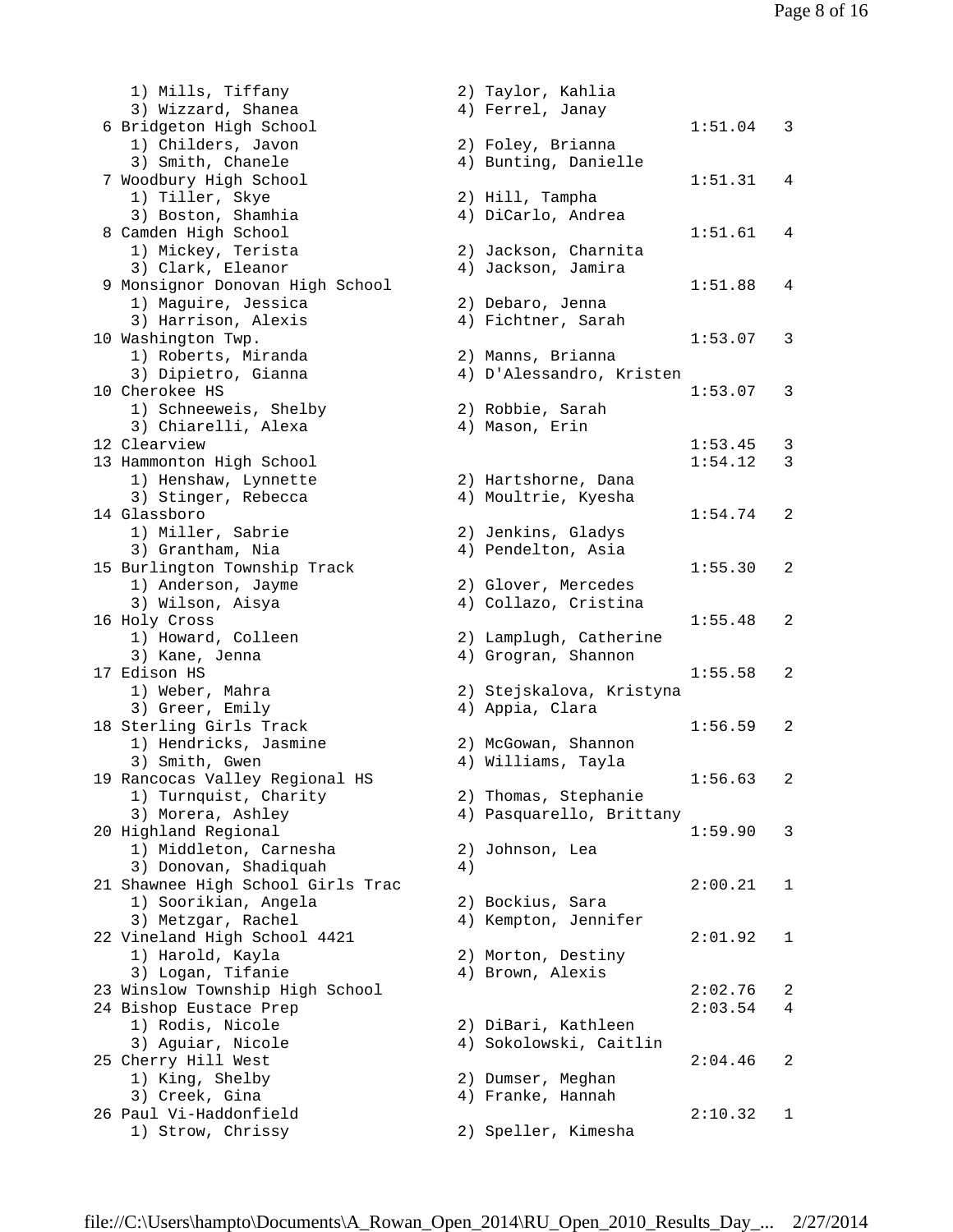3) Michael, Shelby 4) Phillips, Maria 27 West Deptford Girls Track 2:12.48 1<br>1) Morrissey, Kerstin 2) Santana-McDonald, Drew 1) Morrissey, Kerstin 2) Santana-McDonald, Drew 3) Finocchio, Ashley 4) Stanek, Jordan 28 Sacred Heart Track and Field<br>
2:16.01 1 Procopio, Maria 2:16.01 1 1) Procopio, Maria 2) Capizola, Mia 3) Schultz, Rebecca 4) Sansalone, Kimberly Girls 1600 Sprint Medley ============================================================================ School Seed Finals H# ============================================================================ 1 Timber Creek High School 4:11.91 3 1) Williams, Bryanna 2) Morozin, Nicole 3) Pierce, Bre'shae (4) Andrick, Kristen 2 Monsignor Donovan High School 4:12.54 3 1) Maguire, Jessica 2) Osbourne, Andrea 3) Fichtner, Sarah 4) Dabrowski, Pauline 3) Fichtner, Sarah (a) 4) Dabrowski, Pauline (3) Southern Regional (1) 4:14.27 3<br>1) Simmons, Meagan (2) Hammel, Mikaela (3) Jennings, Taylor (4) Muraczewski, Courtney 2) Hammel, Mikaela<br>1) Mi 4) Muraczewski, Courtney 4 Willingboro High School 4:16.41 3 1) Arientyl, Vanessa 2) Mutazz, Tiye Saran 3) Goode, Asja (2008) (2008) 4) Rowe, Patrice 5 Hammonton High School 4:22.36 2 1) Stinger, Rebecca 2) Hartshorne, Dana 3) Moultrie, Kyesha 4) Bettis, Christin 6 Cherokee HS 4:22.62 3 1) Mason, Erin 2) DeMarco, Jaimie 3) Chiarelli, Alexa (4) Ahern, Taylor 7 Highland Regional 4:26.84 3 1) Middleton, Carnesha 2) Johnson, Lea 3) Donovan, Shadiquah 4) Venables, Megan 8 Toms River High School North 4:27.15 2 1) Gordon, Rachel 2) Lewkowicz, Jeanne 3) Santo, Carly 19 (4) Baker, Allison 9 Lenape 4:27.84 2 1) Schultz, Erika 2) Roberts, Cynthia 3) Jelks, Kiara (4) Kopec, Olivia 10 Rancocas Valley Regional HS 4:33.89 2 1) Pasquarello, Brittany 2) Thomas, Courtney 3) Thomas, Stephanie  $4)$  Lee, Natalya 11 Bishop Eustace Prep 2022 2 1) Fleming, Montana 2) Sokolowski, Caitlin 3) Rodis, Nicole 4) Kelly, Courtney 12 Teaneck High School 4:36.82 2 1) Bailey, Tiffany 2) Ijaduola, Ariel 3) Price, Alison (4) Barker, Ashley 13 South Brunswick 4:45.85 1 1) Perdomo, Vanessa 2) Madden, Taiyana 3) Del Piano, Lindsay (4) Trill, Carly 14 Camden High School 4:46.27 2 1) Davis, Lamiyah 2) Randall, Shakeria 3) Walls, Charwayne  $\hphantom{i}$  4) Taylor, Taylor 15 Ocean City HS 4:50.08 1 1) McNally, Danielle 2) Mullan, Christine 3) Walsh, Emily 4) Noll, Kayla 16 Vineland High School 4421 4:52.50 1<br>1) Kerr, Carlisse 2) Logan, Tifanie<br>3) Jones-Butts, Shannon 4) Dooley, Emily 1) Kerr, Carlisse 2) Logan, Tifanie 3) Jones-Butts, Shannon (4) Dooley, Emily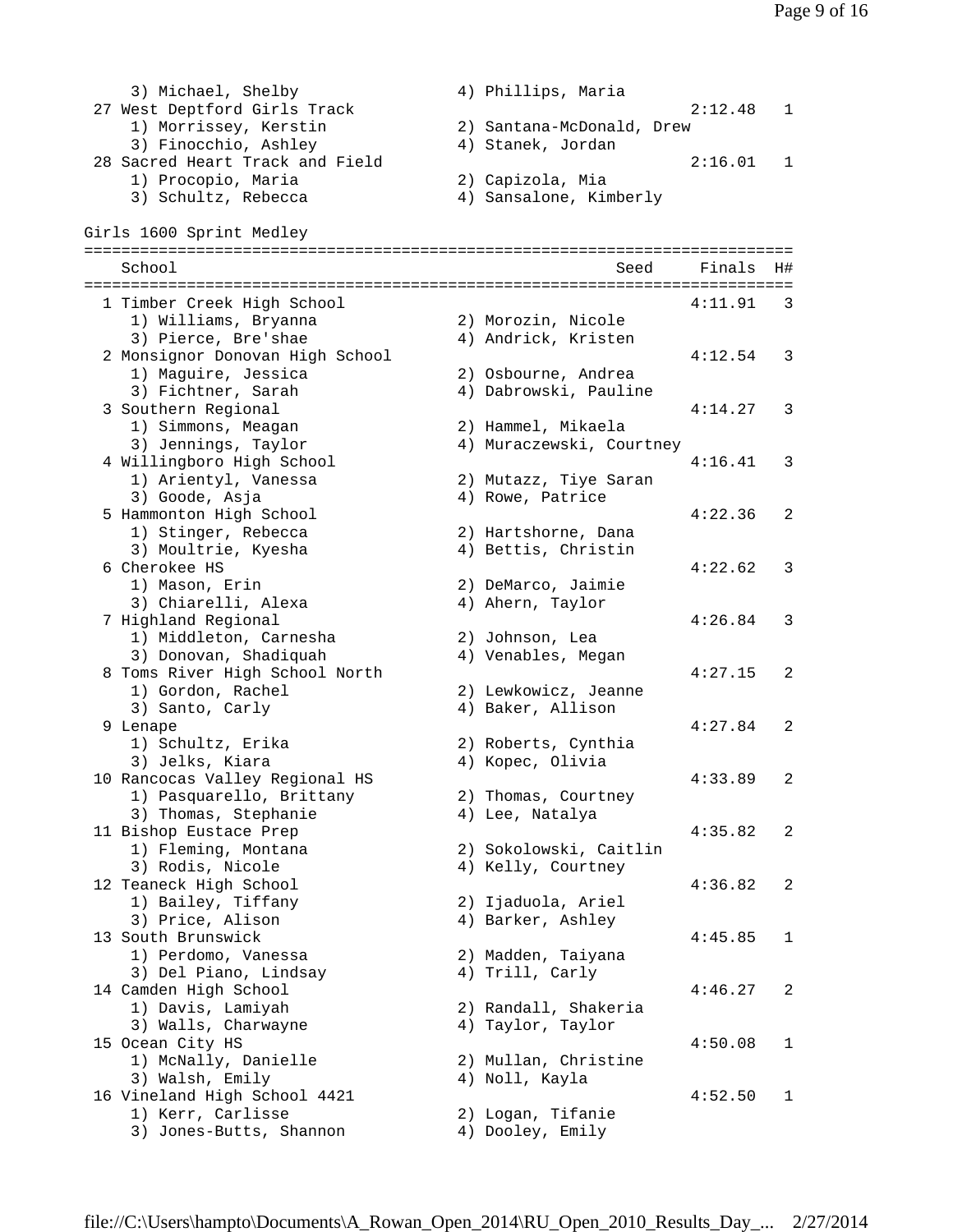17 Winslow Township High School 4:57.89 2<br>1) Ducille, Chardae 2) Oguledo, Christine 1) Ducille, Chardae 3) Henry, Malieka (4) Laviscount, Taylor 18 West Deptford Girls Track 5:03.87 1 1) Santana-McDonald, Drew 2) Bundy, Tarryn 3) Lopez, Maxine (4) Kinkler, Amy 19 Glassboro 5:06.15 1 1) Daniels, Danielle 2) Taylor, Sonya 3) Brooks, Miana 4) Ortega, Marissa Girls Distance Medley ========================================================================= School Seed Finals ========================================================================= 1 Lenape 12:04.39 1) Ocasio, Natalia 2) Delph, Carmen 3) Restivo, Amanda (4) Orr, Caitlin 2 Cherokee HS 12:27.96 1) Chiarelli, Alexa 2) Kulcyk, Emily 3) Masoero, Ally (4) Lacy, Megan 3 Haddonfield Memorial High Scho 12:32.90 1) Ciemny, Gabby 2) Bailey, Lisa 3) Johnston, Megan 4) Spinelli, Mia 4 Timber Creek High School 12:40.73 1) Dupont, Danielle 2) Pierce, Bre'shae 3) Arnold, Melissa 4) Dovell, Brooke 5 Southern Regional 12:45.04 1) Gethard, Corrie 2) Knight, Elissa 3) Miller, Ashley 4) Muraczewski, Courtney 6 Shawnee High School Girls Trac 12:49.53 1) Canale, Angela (2) Stroud, Ciarra<br>3) Watosh Abigail (4) Miedrach Krist 3) Watosn, Abigail 4) Niedrach, Kristen 7 Rancocas Valley Regional HS 12:50.97 8 Holy Spirit High School 12:52.99 9 Triton Regional High School 12:55.23 10 Toms River High School North 13:02.42 11 Willingboro High School 13:20.78 12 Ocean City HS 13:39.02 13 South Brunswick 13:45.11 14 Washington Twp. 13:59.31 15 Bishop Eustace Prep 14:03.10 16 Millville High School 14:06.09 17 Hammonton High School 14:10.46 18 Audubon High School 14:11.73 19 West Deptford Girls Track 14:15.87 20 Riverside 14:27.28 21 Burlington Township Track 14:32.78 22 Cherry Hill West 14:42.56 23 Clearview 14:44.41 24 Bridgeton High School 15:32.90 Girls 4x100 Meter Shuttle Hurdle ============================================================================ School Seed Finals H# ============================================================================ 1 Southern Regional 1:03.51 5<br>1) Ohlson, Dana 2) Seddon, Christine 1) Ohlson, Dana 2) Seddon, Christine 3) Rodriguez, Samantha 4) Carlson, Jessica 2 South Brunswick 1:03.61 5<br>1) Thompson, Jamie 2) Samper, Jamielyn 2) Samper, Jamielyn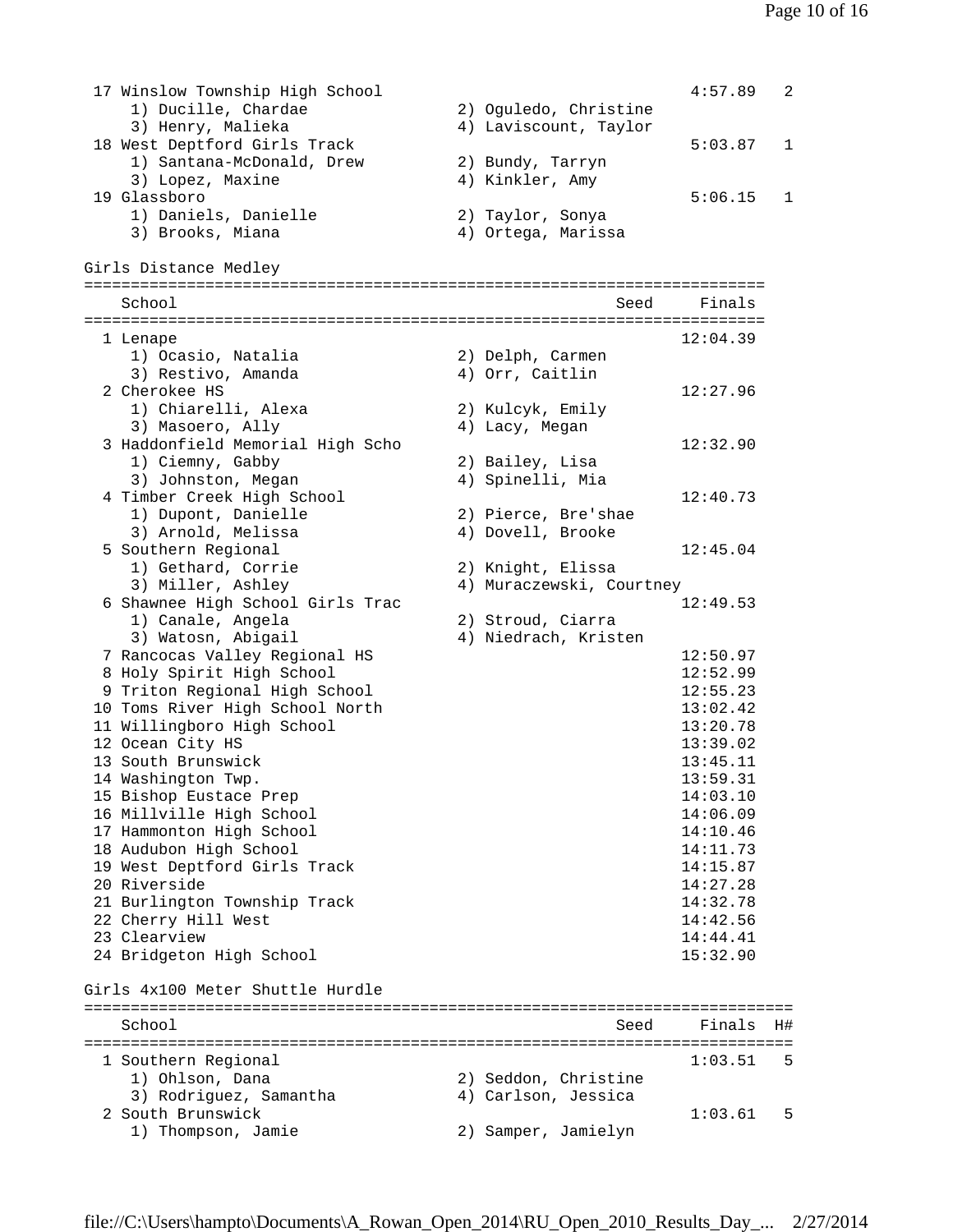3) O'Laughlin, Jennifer 4) Johnson, Rachel 3 Winslow Township High School 1:04.85 5 1) Woods, Ciana (2) Phillips, Ciera<br>3) Hiqqs, Shequell (4) McNeil, Steyce 3) Higgs, Shequell 4) McNeil, Steyce 4 Monsignor Donovan High School 1:08.67 5 1) Hallenbeck, Brianna 2) Zisa, Kaitlin 3) Popo, Nikole 4) Lebel, Carly 5 Audubon High School 1:08.98 4 1) Carbone, Mariel 2) Granozio, Nicolette 3) Muntean, Paula 4) Madiraca, Christine 6 Bishop Eustace Prep 1:09.01 4 2) Pellegrino, Marlena<br>4) McGrath, Alexa 3) Canal, Alexandra (4) McGrath, Alexa 7 Woodstown High School 1:11.20 4 1) Henderson, Karlee 2) Gardner, Emily 3) Cook, Heather (4) Redkoles, Jennie 8 Oakcrest HS 1:11.28 3 1) Williams, Erica 2) Diaz, Jany 3) Dunbar, Marilyn 1988 (1988) 4 Bishop, Veronica 9 Holy Cross 1:11.56 4 1) Purcell, Emma 2) Murt, Celine 3) Stinsman, Beth 4) Hummell, Maddie 10 Delsea Regional High Scho 1:11.65 2 1) Leadbeater, Alicia 2) Chukwurah, Atiya 3) Auguste, Natalie 4) Hunt, Brianna 11 Paul Vi-Haddonfield 1:12.15 2 1) Santarsiero, Melissa 2) Reese, Rachel 3) Johnson, Kaelie 4) Caruso, Justine 12 Glassboro High School 1:13.23 3 13 Bordentown Regional 1:13.38 3 1) Meszaros, Emily 2) Hazlett, Melanie 3) Hazlett, Lauren (1988) Hazlett, Lauren (1988) Hazlett, Anglett, Anglett, Anglett, Anglett, American (1988) 14 Riverside 1:14.98 1 1) Rossi, Shannon 2) Hemingway, Venetia 3) Hemingway, Danetia 4) Martins, Cristina 15 Woodbury High School 1:15.07 1 1) Bright, Gabrielle 2) Myers, Molly 3) Boston, Tiayanna 4) McKnight, Shayla 16 Washington Twp. 1:15.67 3 1) Lynn, Katie 2) Brown, Rachel 3) Miller, Taylor (4) Cooper, Nicole 17 Cherokee HS 1:16.60 2 1) Brill, Colleen 2) Bennett, Claire 3) McKeage, Courtney 4) Palkovicz, Rebecca 18 Cherry Hill West 1:17.27 1 1) Heifet, Victoria 2) Monahan, Chelsea 3) Jacobson, Jennifer (4) Dumser, Meghan 19 Shawnee High School Girls Trac 1:19.84 2 1) Black, Kristen 2) Russo, Lauren 3) Hinshillwood, Misty (4) Atwater, Katie 20 Triton Regional High School 1:27.57 1 1) Whitmire, Brook 2) Meyermann, Kayla 1) Whitmire, Brook (2) Meyermann, K<br>3) Dolhansky, Emily (4) Moken, Tara Girls High Jump Elite ========================================================================= Name **Name** Year School Seed Finals ========================================================================= 1 714 Hunt, Brianna Delsea Girls 5-08.00

2 2961 Evancho, Kelsey Lenape 5-06.00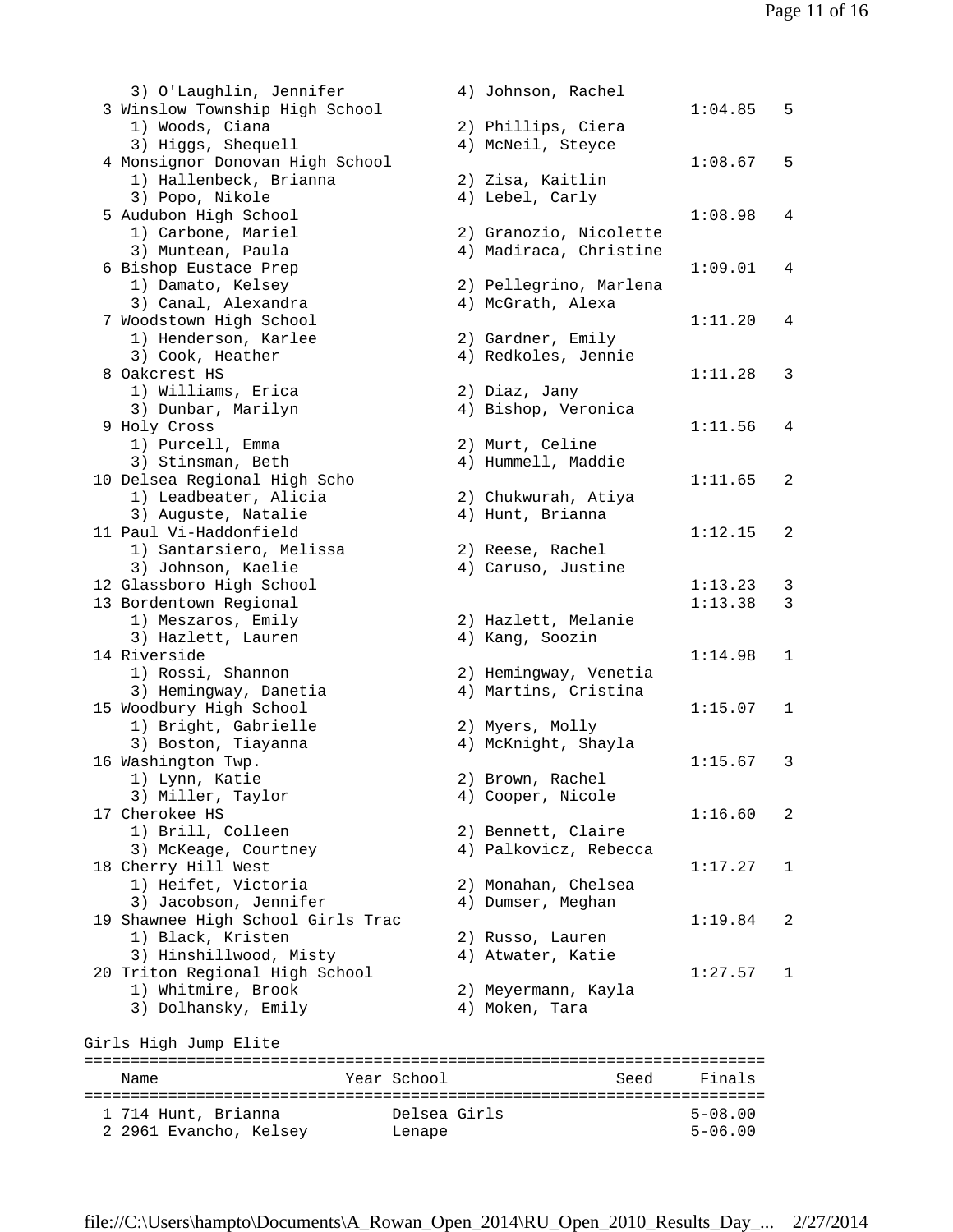| 3 2431 Kirschling, Megan    | West Deptford Gi | J5-06.00     |
|-----------------------------|------------------|--------------|
| 4 485 Turner, Tiffany       | Cherokee         | $5 - 04.00$  |
| 5 3667 Angellella, Brooke   | Southern         | $5 - 02.00$  |
| 6 3012 Wilkerson, Shaya     | Lenape           | $J5 - 02.00$ |
| 7 2704 Junaid, Serifat      | Camden Catholic  | $5 - 00.00$  |
| 7 1491 Farquharson, Patric  | Maple Shade      | $5 - 00.00$  |
| 7 2218 Bullock, Deja        | Triton           | $5 - 00.00$  |
| 10 3078 Harrison, Alexis    | Mon Don          | $4 - 10.00$  |
| 10 3379 Durek, Anna         | Shawnee          | $4 - 10.00$  |
| 10 243 Bunting, Danielle    | Bridgeton        | $4 - 10.00$  |
| 10 3527 Terrell, Alicia     | Timber Creek     | $4 - 10.00$  |
| 14 1785 Jefferson, Jade     | Paul Vi-Haddonfi | $4 - 08.00$  |
| 14 1324 Stinsman, Beth      | Holy Cross       | $4 - 08.00$  |
| 14 2333 Cooper, Nicole      | Washington Twp.  | $4 - 08.00$  |
| -- 361 Taylor, Taylor       | Camden           | NH           |
| -- 3846 naylor, latiana     | Oakcrest HS      | ΝH           |
| -- 352 Mickey, Terista      | Camden           | NH           |
| -- 3579 McAndrews, Colleen  | Toms River N     | NH           |
| -- 1411 Moore, Destiny      | Lindenwold High  | NH           |
| -- 2516 Ferquson, Kamilla   | Willingboro High | NH           |
| -- 2536 Rohn, Dyamond       | Willingboro High | NH           |
| -- 3462 O'Laughlin, Jennife | South Brunswick  | NH           |
| -- 3622 Willie, Hunter      | Toms River N     | NH           |
| -- 2009 Jaeckel, Katie      | Pinelands Region | NH           |

Girls High Jump Emer.Elite

| Name                                                      |  | Year School      |  | Seed Finals  |  |  |
|-----------------------------------------------------------|--|------------------|--|--------------|--|--|
|                                                           |  |                  |  |              |  |  |
| 1 2130 Jochem, Sarah                                      |  | Seneca           |  | $5 - 00.00$  |  |  |
| 2 1868 Williams, Shailah                                  |  | Pemberton        |  | $4 - 10.00$  |  |  |
| 2 662 Gallon, Jasmine                                     |  | Clearview        |  | $4 - 10.00$  |  |  |
| 2 2618 Fuller, Kirsten                                    |  | Woodstown        |  | $4 - 10.00$  |  |  |
| 2 569 Kobolak, Amaris                                     |  | Cinnaminson      |  | $4 - 10.00$  |  |  |
| 6 1871 Avant, Aigner                                      |  | Penns Grove      |  | $J4 - 10.00$ |  |  |
| 7 193 Yanucil, Melissa                                    |  | Bordentown       |  | $J4 - 10.00$ |  |  |
| 7 2251 Thompson, Jasmine                                  |  | Triton           |  | $J4 - 10.00$ |  |  |
| 9 2018 Pickel, Lauren                                     |  | Pinelands Region |  | $4 - 08.00$  |  |  |
| 9 2461 Allen, Caleah                                      |  | Williamstown     |  | $4 - 08.00$  |  |  |
| 9 1019 Skotnicke, Katie                                   |  | Haddon Heights   |  | $4 - 08.00$  |  |  |
| 9 3245 Thomson, Lauren                                    |  | Raritan          |  | $4 - 08.00$  |  |  |
| -- 940 Pendelton, Asia                                    |  | Glassboro        |  | NH           |  |  |
| -- 2624 Husser, Lauren                                    |  | Woodstown        |  | NH           |  |  |
| -- 3504 Brown, Alexis                                     |  | Timber Creek     |  | NH           |  |  |
| -- 1026 Tustin, Rebecca                                   |  | Haddon Heights   |  | NH           |  |  |
| -- 464 Mason, Erin                                        |  | Cherokee         |  | NH           |  |  |
| -- 2465 DeHaven, Katie                                    |  | Williamstown     |  | NH           |  |  |
| -- 61 Harris, Laura                                       |  | Absegami         |  | NH           |  |  |
| -- 1110 McElroy, Meg                                      |  | Haddonfield      |  | NH           |  |  |
| -- 3118 Alexander, Mackenzi                               |  | Rancocas         |  | NH           |  |  |
| -- 18 Garwood, Sarah                                      |  | Schalick         |  | NH           |  |  |
| -- 1724 McNally, Danielle                                 |  | Ocean City       |  | NH           |  |  |
| -- 1115 Nugent, Allie                                     |  | Haddonfield      |  | NH           |  |  |
| -- 3379 Durek, Anna                                       |  | Shawnee          |  | NH           |  |  |
| $--$ 3176 Scott, Nia                                      |  | Rancocas         |  | NH           |  |  |
|                                                           |  |                  |  |              |  |  |
| Outdoor Pentathlon: #3 Girls High Jump Outdoor Pentathlon |  |                  |  |              |  |  |
|                                                           |  |                  |  |              |  |  |

Name Year School Finals Points =======================================================================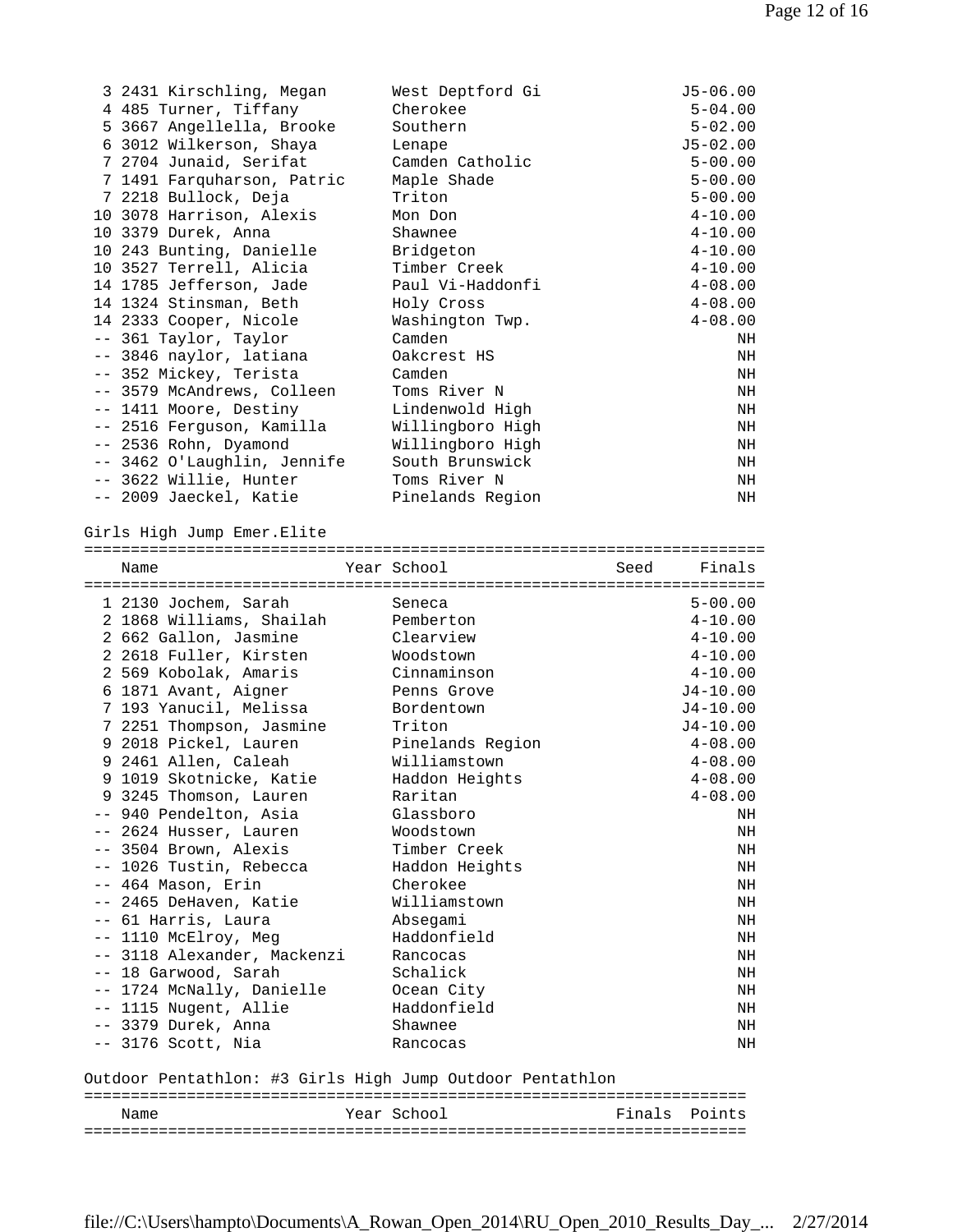| 1 3370 Bradley, Kristen                                   | Shawnee          | 1.62m<br>759             |
|-----------------------------------------------------------|------------------|--------------------------|
| 2 2434 Kustera, Magan                                     | West Deptford Gi | 1.52m<br>644             |
| 2 1549 Newman, Nyrae                                      | Milville         | 1.52m<br>644             |
| 4 3622 Willie, Hunter                                     | Toms River N     | 588<br>1.47m             |
| 5 1143 Celona, Lauren                                     | Hammonton        | 1.42m<br>534             |
| 6 1095 Johnston, Katie                                    | Haddonfield      | 1.37m<br>481             |
| 6 1839 Blake, Nichelle                                    | Pemberton        | 1.37m<br>481             |
| 6 2047 Potrzuski, Shona                                   | Pitman           | 1.37 <sub>m</sub><br>481 |
| -- 1159 Garretson, Rebecca                                | Hammonton        | NH                       |
|                                                           |                  |                          |
| Girls Pole Vault                                          |                  |                          |
|                                                           |                  |                          |
| Name                                                      | Year School      | Finals<br>Seed           |
|                                                           |                  |                          |
| 1 3607 Schweiger, Dana                                    | Toms River N     | $11 - 00.00$             |
| 2 3744 Vaughan, Chelsea                                   | Southern         | $10 - 06.00$             |
| 3 978 Gray, Kylie                                         | Haddon Heights   | $10 - 00.00$             |
| 4 3480 Smilgis, Amanda                                    | South Brunswick  | $9 - 06.00$              |
| 5 668 Kursewixz, Christina                                | Clearview        | $9 - 00.00$              |
| 5 1513 Pacheco, Alyssa                                    | Maple Shade      | $9 - 00.00$              |
| 7 3711 Maschal, Emma                                      | Southern         | $J9 - 00.00$             |
| 8 433 DeMarco, Jaimie                                     | Cherokee         | $J9 - 00.00$             |
| 9 2586 Gligor, Alexis                                     | Woodbury         | $8 - 06.00$              |
| 9 1735 Vogel, Laurie                                      |                  | $8 - 06.00$              |
|                                                           | Ocean City       |                          |
| 9 2234 MacRae, Brittany                                   | Triton           | $8 - 06.00$              |
| 9 2256 Whitmire, Brook                                    | Triton           | $8 - 06.00$              |
| 9 1714 Furtick, Keyli                                     | Ocean City       | $8 - 06.00$              |
| 9 624 Hall, Amanda                                        | Clayton          | $8 - 06.00$              |
| 15 466 Milorey, Bridget                                   | Cherokee         | $8 - 00.00$              |
| 15 3479 Skalko, Emily                                     | South Brunswick  | $8 - 00.00$              |
| 15 2536 Rohn, Dyamond                                     | Willingboro High | $8 - 00.00$              |
| 15 1278 Hummell, Maddie                                   | Holy Cross       | $8 - 00.00$              |
| -- 3387 Kelly, Megan                                      | Shawnee          | NH                       |
| -- 1163 Hartshorne, Dana                                  | Hammonton        | ΝH                       |
| -- 1301 Merkowsky, Morgan                                 | Holy Cross       | ΝH                       |
| -- 2172 McGowan, Shannon                                  | Sterling Girls T | ΝH                       |
| -- 990 Kolbach, Ana                                       | Haddon Heights   | ΝH                       |
| -- 2996 Salvador, Shaine                                  | Lenape           | ΝH                       |
| -- 2987 Morales, Cassie                                   | Lenape           | ΝH                       |
|                                                           |                  |                          |
| Outdoor Pentathlon: #4 Girls Long Jump Outdoor Pentathlon |                  |                          |
|                                                           |                  |                          |
| Name                                                      | Year School      | Finals<br>Points         |
|                                                           |                  |                          |
| 1 3370 Bradley, Kristen                                   | Shawnee          | 4.98m<br>554             |
| 2 1549 Newman, Nyrae                                      | Milville         | 4.89m<br>530             |
| 3 2047 Potrzuski, Shona                                   | Pitman           | 527<br>4.88m             |
| 4 1095 Johnston, Katie                                    | Haddonfield      | 487<br>4.73m             |
| 5 2434 Kustera, Magan                                     | West Deptford Gi | 4.70m<br>479             |
| 6 3622 Willie, Hunter                                     | Toms River N     | 4.54m<br>438             |
|                                                           |                  |                          |
| 7 1839 Blake, Nichelle                                    | Pemberton        | $4.42m$ $408$            |
| 8 1143 Celona, Lauren                                     | Hammonton        | 4.15m 343                |
| 9 1159 Garretson, Rebecca                                 | Hammonton        | 4.12m<br>336             |
|                                                           |                  |                          |
| Girls Triple Jump                                         |                  |                          |
| Name                                                      | Year School      | Seed<br>Finals           |
|                                                           |                  |                          |
|                                                           |                  |                          |
| 1 816 Okoro, Genevieve                                    | Eastern          | $37 - 09.00$             |
|                                                           |                  |                          |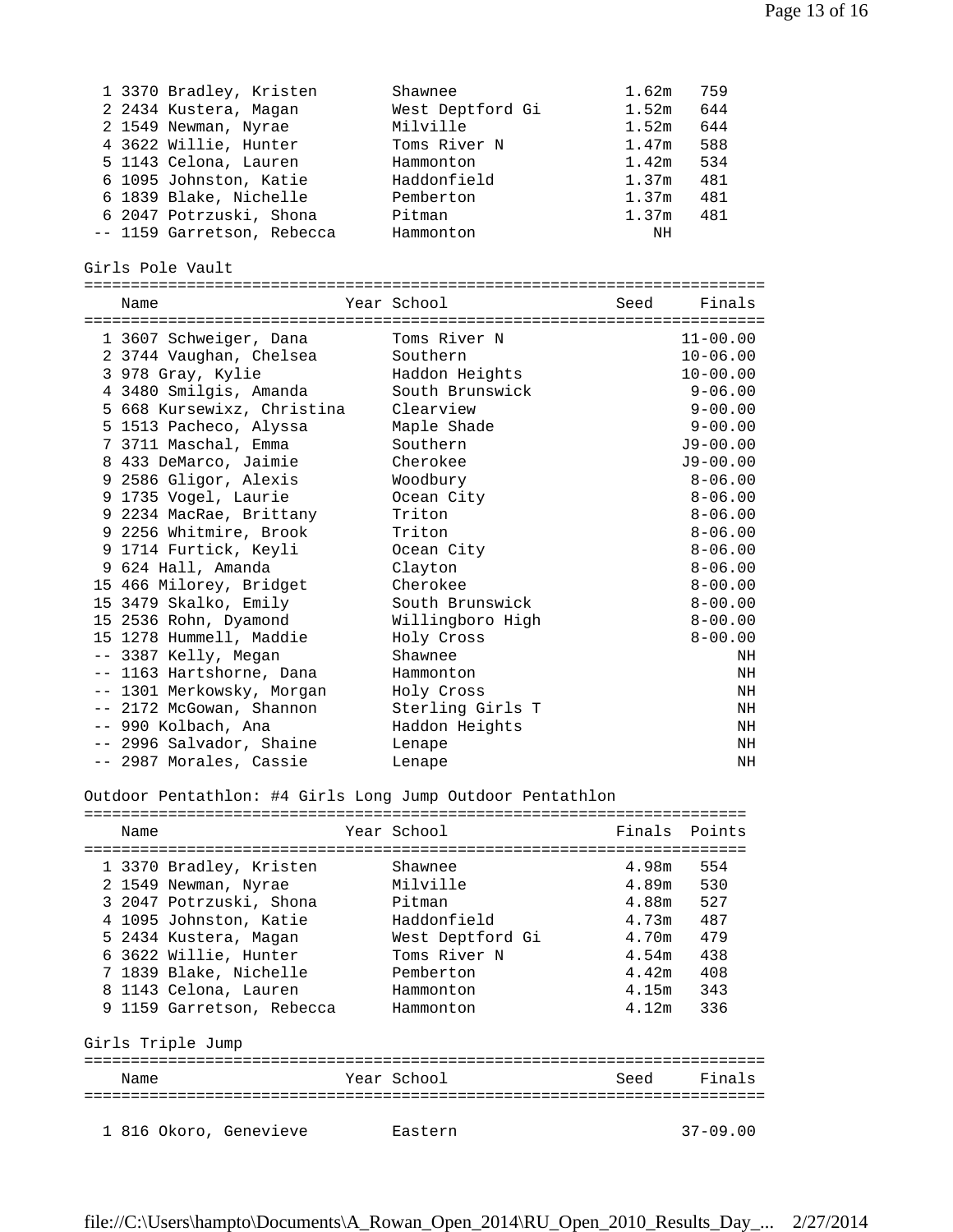|    | 2 3426 Browne, Mariah       | South Brunswick   | $37 - 07.25$ |
|----|-----------------------------|-------------------|--------------|
|    | 3 1536 Ford, Javona         | Milville          | $36 - 04.00$ |
|    | 4 3675 Carlson, Jessica     | Southern          | $35 - 05.25$ |
|    | 5 3834 Wizzard, Shanea      | Teaneck           | $35 - 00.00$ |
|    | 6 3554 Diawara, Kadidiatou  | Toms River N      | $34 - 11.50$ |
|    |                             | Southern          |              |
|    | 7 3720 Ohlson, Dana         |                   | $34 - 03.75$ |
|    | 8 3083 Lebel, Carly         | Mon Don           | $34 - 00.50$ |
|    | 9 2186 Williams, Tayla      | Sterling Girls T  | $34 - 10.50$ |
|    | 10 3533 Williams, Bryanna   | Timber Creek      | $34 - 00.25$ |
|    | 11 3732 Simmons, Meagan     | Southern          | $34 - 00.00$ |
|    | 12 690 Baker, Caitlyn       | Delsea Girls      | $33 - 05.50$ |
|    | 13 1804 Reese, Rachel       | Paul Vi-Haddonfi  | $33 - 05.00$ |
|    | 14 2624 Husser, Lauren      | Woodstown         | $33 - 00.50$ |
|    | 15 174 Hazlett, Melanie     | Bordentown        |              |
|    |                             |                   | $32 - 11.50$ |
|    | 16 2186 Williams, Taylor    | Sterling          | $32 - 10.75$ |
|    | 17 3590 Oliver, Taylor      | Toms River N      | $32 - 09.00$ |
|    | 18 2719 Emore, Stephanie    | Cherry Hill West  | $32 - 05.50$ |
|    | 19 2574 Wall, Chanel        | Winslow Township  | $32 - 03.75$ |
|    | 20 2536 Rohn, Dyamond       | Willingboro High  | $32 - 02.00$ |
|    | 21 2334 D'Alessandro, Krist | Washington Twp.   | $31 - 09.50$ |
|    | 22 2568 Phillips, Ciera     | Winslow Township  | $31 - 03.50$ |
|    | 23 2636 Redkoles, Jennie    | Woodstown         | $31 - 03.00$ |
|    |                             |                   |              |
|    | 24 311 Enarusai, Erica      | Burlington Twp    | $31 - 02.00$ |
|    | 25 1165 Henshaw, Lynnette   | Hammonton         | $31 - 01.50$ |
|    | 26 915 Gadson, Zenee        | Glassboro         | $30 - 11.50$ |
|    | 27 2361 Jackson, Sarah      | Washington Twp.   | $30 - 11$    |
|    | 28 620 Brown, Jewel         | Clayton           | $30 - 10.00$ |
|    | 29 3634 Higgs, Shequell     | Winslow Township  | $30 - 07.75$ |
|    | 30 478 Schneeweis, Shelby   | Cherokee          | $30 - 07.00$ |
|    | 31 1562 Wiggins, Taijana    | Milville          | $30 - 06.25$ |
| 32 | 3130 Clark, Erin            | Rancocas          | $30 - 06.25$ |
|    |                             |                   |              |
|    | 33 3104 Popo, Nikole        | Mon Don           | $30 - 06.00$ |
|    | 34 2530 Mutazz, Nazirah     | Willingboro High  | $30 - 03.50$ |
|    | 35 246 Childers, Javon      | Bridgeton         | $30 - 02.00$ |
|    | 36 1278 Hummell, Maddie     | Holy Cross        | $30 - 02.00$ |
|    | 37 3185 Thomas, Krystal     | Rancocas          | $33 - 02.00$ |
|    | 38 945 Reardigan, Shannon   | Glassboro         | $30 - 00.50$ |
|    | 39 3112 Zisa, Kaitlin       | Mon Don           | $29 - 11.75$ |
|    | 40 317 Hickey, Michelle     | Burlington Twp    | $29 - 11.50$ |
|    | 40 1764 Caruso, Justine     | Paul Vi-Haddonfi  | $29 - 11.50$ |
|    | 42 1679 Dunbar, Marilyn     | Oakcrest HS       | $29 - 07.50$ |
|    |                             |                   |              |
|    | 43 1110 McElroy, Meg        | Haddonfield       | $29 - 06.25$ |
|    | 44 3446 Jennerette, Jabria  | South Brunswick   | $29 - 05.50$ |
|    | 45 1223 Steward, Kierra     | Highland Regional | $29 - 03.50$ |
|    | 46 1085 Fenton, Taylor      | Haddonfield       | $29 - 02.75$ |
|    | 47 1804 Reese, Rachel       | Paul VI           | $29 - 02.50$ |
|    | 48 2952 Braun, Magdalena    | Lenape            | $29 - 00.00$ |
|    | 49 466 Milorey, Bridget     | Cherokee          | $28 - 10.50$ |
|    | 50 3355 Sansalone, Kimberly | Sacred Heart      | $28 - 06.00$ |
|    | 50 193 Yanucil, Melissa     | Bordentown        | $28 - 06.00$ |
|    |                             |                   |              |
|    | 51 2184 Williams, Kayla     | Sterling Girls T  | $28 - 06.00$ |
|    | 52 2454 Theriault, Claudia  | West Deptford Gi  | $28 - 04.75$ |
|    | 53 1733 Slaughter, Colleen  | Ocean City        | $28 - 04.00$ |
|    | 54 1675 Bishop, Veronica    | Oakcrest HS       | $28 - 02.00$ |
|    | 55 3384 Hinshillwood, Misty | Shawnee           | $27 - 07.75$ |
|    | 56 3357 Scarpa, Larissa     | Sacred Heart      | $27 - 01.50$ |
|    | 57 1207 Lancer, Erica       | Highland          | $26 - 08.75$ |
|    | 58 1412 Moore, Micaela      | Lindenwold High   | $25 - 04.25$ |
|    |                             |                   |              |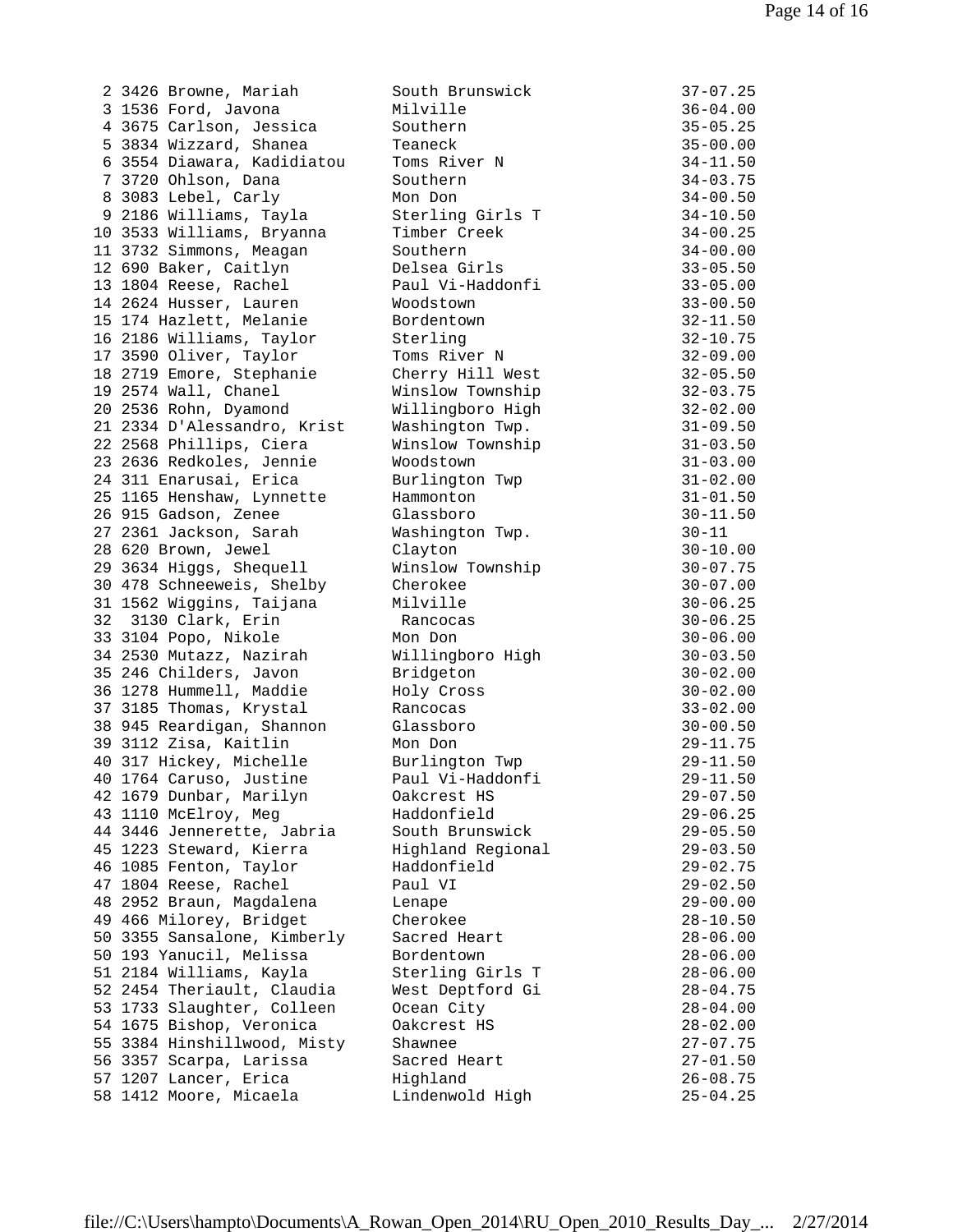Outdoor Pentathlon: #1 Girls Shot Put Outdoor Pentathlon

| Name |                           | Year School      | Finals Points |     |
|------|---------------------------|------------------|---------------|-----|
|      | 1 1839 Blake, Nichelle    | Pemberton        | 9.53m         | 499 |
|      | 2 1095 Johnston, Katie    | Haddonfield      | 9.25m         | 480 |
|      | 3 2434 Kustera, Magan     | West Deptford Gi | 8.88m         | 456 |
|      | 4 3370 Bradley, Kristen   | Shawnee          | 8.51m         | 432 |
|      | 5 1159 Garretson, Rebecca | Hammonton        | 7.99m         | 399 |
|      | 6 1549 Newman, Nyrae      | Milville         | 7.65m         | 377 |
|      | 7 3622 Willie, Hunter     | Toms River N     | 7.38m         | 359 |
|      | 8 2047 Potrzuski, Shona   | Pitman           | 7.12m         | 343 |
|      | 9 1143 Celona, Lauren     | Hammonton        | 5.82m         | 260 |

Girls Discus Throw Combined

=========================================================================

| Name                        | Year School      | Seed | Finals     |
|-----------------------------|------------------|------|------------|
| 1 2034 Cioffi, Chelsea      | Pitman           |      | $131 - 05$ |
| 2 24 Lutek, Cheyenne        | Schalick         |      | $113 - 09$ |
| 3 2745 Still, Leeann        | Cherry Hill West |      | $113 - 02$ |
| 4 1758 Bezila, Kelsey       | Paul Vi-Haddonfi |      | $112 - 11$ |
| 5 3439 Hall, Chloe          | South Brunswick  |      | $111 - 01$ |
| 6 488 Woodard, Jessica      | Cherokee         |      | $110 - 00$ |
| 7 1561 Weems, Ashli         | Milville         |      | 109-10     |
| 8 35 Wright, Victoria       | Schalick         |      | $109 - 05$ |
| 9 450 Jones, Keyarah        | Cherokee         |      | $109 - 01$ |
| 10 2233 Lomonaco, Jessica   | Triton           |      | $107 - 10$ |
| 11 1842 Champion, Bria      | Pemberton        |      | $107 - 08$ |
| 12 3001 Stinsman, Samantha  | Lenape           |      | $105 - 08$ |
| 13 334 Williams, Tiffani    | Burlington Twp   |      | $100 - 06$ |
| 14 3813 Hampton, Apresha    | Teaneck          |      | $100 - 03$ |
| 15 733 Rose, Janiece        | Delsea Girls     |      | $100 - 01$ |
| 16 3135 Daniels, Amanda-Ren | Rancocas         |      | $99 - 07$  |
| 17 244 Butler, Kinu         | Bridgeton        |      | $98 - 09$  |
| 18 2389 Palandino, Page     | Washington Twp.  |      | $97 - 10$  |
| 19 1174 McDermott, April    | Hammonton        |      | $96 - 11$  |
| 20 175 Hudik, Breanna       | Bordentown       |      | $94 - 11$  |
| 21 2405 Scanlon, Kiki       | Washington Twp.  |      | $94 - 01$  |
| 22 1722 Lawler, Kamara      | Ocean City       |      | $93 - 08$  |
| 23 3563 Jacob, Taylor       | Toms River N     |      | $93 - 06$  |
| 24 3160 Mirabelli, Jenna    | Rancocas         |      | $93 - 04$  |
| 25 1534 Diaz, Karla         | Milville         |      | $92 - 08$  |
| 26 2976 Kushner, Allison    | Lenape           |      | $90 - 10$  |
| 26 327 Spencer, Corrine     | Burlington Twp   |      | $90 - 10$  |
| 28 617 Bowen, Jeanette      | Clayton          |      | $90 - 07$  |
| 29 2524 Lyburn, Natasha     | Willingboro High |      | $90 - 01$  |
| 30 3503 Atkinson, Angelia   | Timber Creek     |      | $86 - 10$  |
| 31 3515 Martin, Jasmine     | Timber Creek     |      | $86 - 00$  |
| 32 2159 Christian, Alasia   | Sterling Girls T |      | $82 - 06$  |
| 33 256 Segers, Kamyra       | Bridgeton        |      | $81 - 08$  |
| 34 2220 Chelf, Courtnaey    | Triton           |      | $81 - 05$  |
| 35 2050 Schaeffer, Amanda   | Pitman           |      | $80 - 05$  |
| -- 814 Okoro, Alexandra     | Eastern          |      | ND         |
| -- 1875 Bradway, Bonnie     | Penns Grove      |      | ND         |
| -- 363 Vaugh, Iesha         | Camden           |      | ND         |
| -- 359 Sample, Cora         | Camden           |      | ND         |
| -- 1677 DeFilippis, Dominiq | Oakcrest HS      |      | ND         |
| -- 3693 Giraud, Meghan      | Southern         |      | <b>ND</b>  |